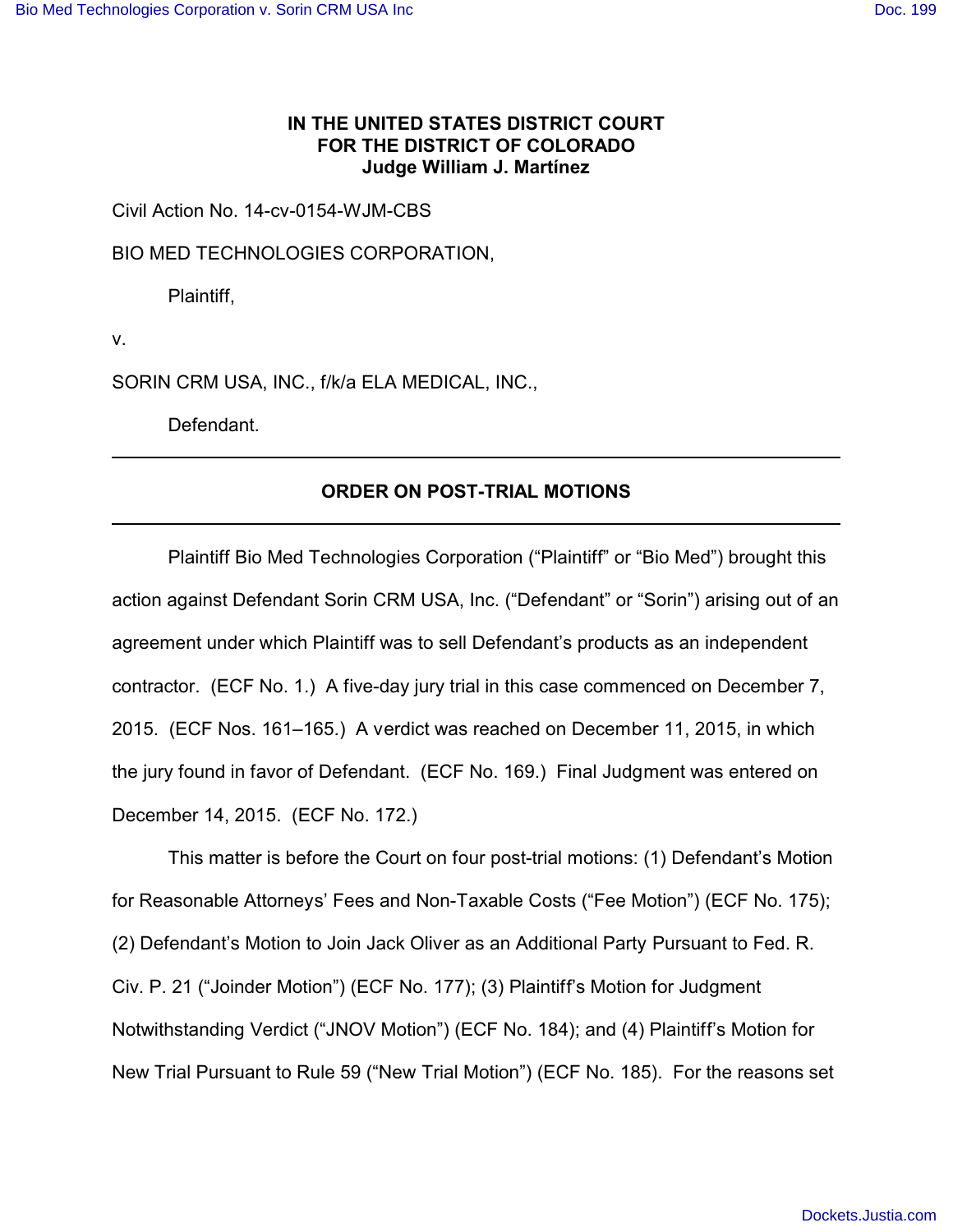forth below, the Fee Motion is granted in part and denied in part, and the Joinder Motion, JNOV Motion, and New Trial Motion are all denied.

#### **I. BACKGROUND**

Defendant is a medical device company that develops, manufactures, and sells medical technologies for the treatment of cardiac rhythm disorders. (ECF No. 76 at 2.) Plaintiff and Defendant executed an Independent Sales Representative Agreement ("Agreement") with an effective date of August 1, 2009. (*Id*. at 3.) Under the Agreement, Plaintiff sold cardiac rhythm management products for Defendant. (*Id*.) Plaintiff was operated and owned solely by Jack Oliver, a medical device sales representative, who signed the Agreement on Plaintiff's behalf. (*Id*.; ECF No. 95-1 at 15.) Plaintiff filed this action on January 21, 2014, bringing claims for breach of contract, fraud, conversion, and interference with business relations. (ECF No. 1.) The Agreement terminated on August 1, 2014 when Defendant provided Plaintiff a nonrenewal notice. (ECF No. 76 at 3.)

On January 30, 2015, the Court granted in part Defendant's Early Motion for Partial Summary Judgment, finding in Defendant's favor as to Plaintiff's conversion and interference with business relations claims. (ECF No. 73.) Defendant subsequently moved for summary judgment as to Plaintiff's remaining claims. (ECF No. 79.) On August 17, 2015, the Court granted summary judgment in Defendant's favor as to Plaintiff's express breach of contract claim and fraud claim, as well as the portion of Plaintiff's claim for breach of the implied covenant of good faith and fair dealing that relied on the exclusion of Drs. Kutalek and Blumberg from Plaintiff's territory. (ECF No.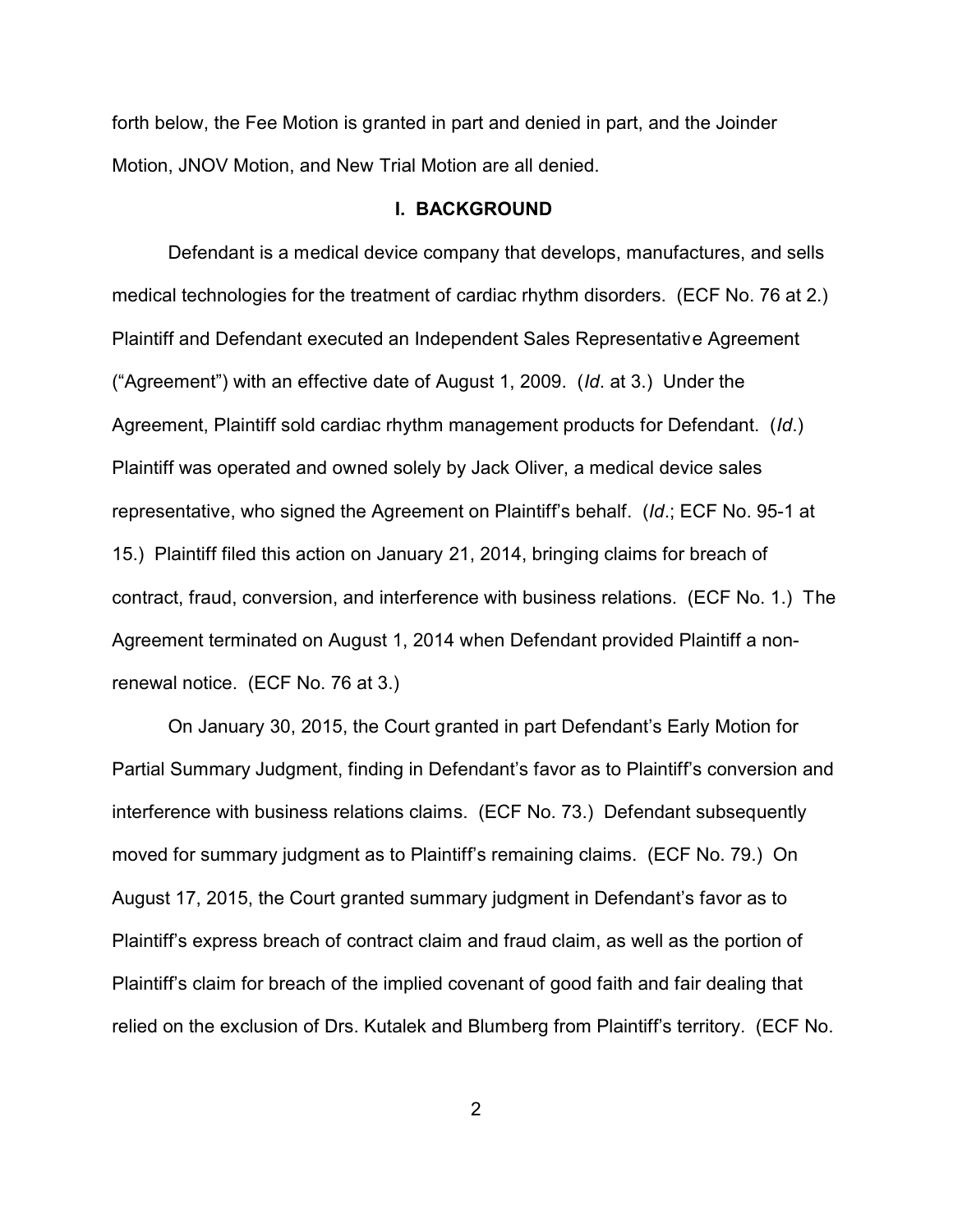109.) The Court denied summary judgment as to the remainder of Plaintiff's claim for breach of the covenant of good faith and fair dealing based on a finding that material factual disputes existed. (*Id.* at 8–16.)

A jury trial on Plaintiff's good faith and fair dealing claim commenced on December 7, 2015. (ECF Nos. 161–165.) On December 11, 2015, the jury found in favor of Defendant. (ECF No. 169.) Final Judgment was entered on December 14, 2015. (ECF No. 172.) The Fee Motion and Joinder Motion were filed on December 28, 2015 (ECF Nos. 175, 177), and the JNOV Motion and New Trial Motion were filed on January 11, 2016 (ECF Nos. 184, 185). All four motions are fully briefed and ripe for disposition.

#### **II. DISCUSSION**

#### **A. Plaintiff's Motions**

Plaintiff's two motions both seek relief based on asserted errors by the Court with respect to Plaintiff's breach of contract claim and fraudulent inducement claim. (ECF Nos. 184, 185.) The Court granted summary judgment as to both of these claims in its order dated August 17, 2015 ("Summary Judgment Order"). (ECF No. 109.)

### 1. JNOV Motion

Plaintiff brings its JNOV Motion pursuant to Federal Rule of Civil Procedure 50, seeking judgment in Plaintiff's favor as to its claim for breach of contract—dismissed at summary judgment—based on Defendant's failure to provide product in Barbados and its failure to provide post-implant technical support. (ECF No. 184.)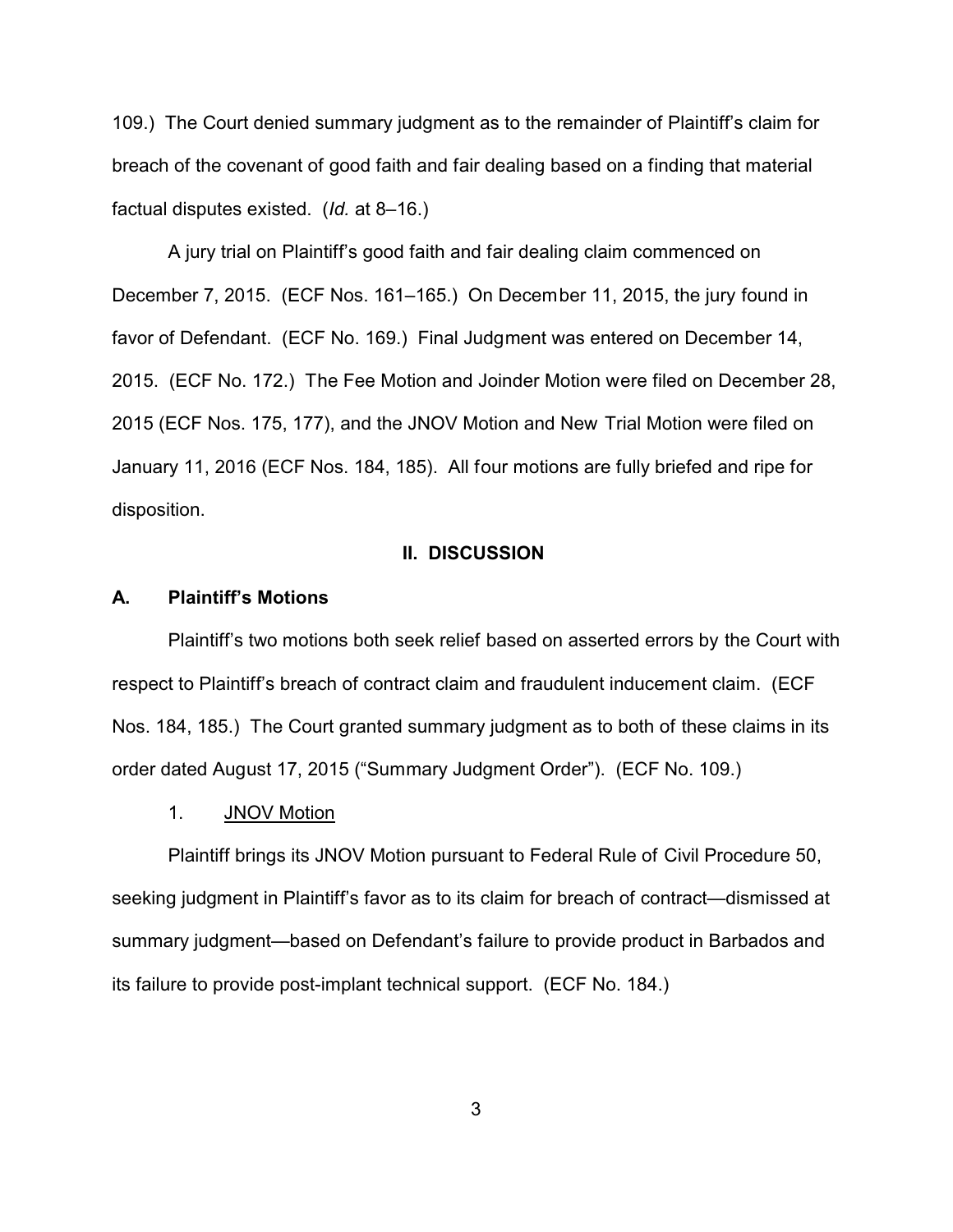As a procedural matter, Plaintiff's JNOV Motion is utterly perplexing. The plain language of Rule 50(a) permits judgment as a matter of law "[i]f a party has been fully heard on an issue during a jury trial," and notes that a motion under that rule "may be made at any time before the case is submitted to the jury." As such, this is patently not a Rule 50(a) motion, and Plaintiff made no Rule 50(a) motion at trial.

Under Rule 50(b), the Court may consider a renewed Rule 50(a) motion after trial. Fed. R. Civ. P. 50(b). However, "[a] party may not circumvent Rule 50(a) by raising for the first time in a post-trial motion issues not raised in an earlier motion for directed verdict." *United Int'l Holdings, Inc. v. Wharf (Holdings) Ltd.*, 210 F.3d 1207, 1228 (10th Cir. 2000) (citing *FDIC v. United Pac. Ins. Co.*, 20 F.3d 1070, 1076 (D.C. Cir. 1994)); *see also Marshall v. Columbia Lea Regional Hosp.*, 474 F.3d 733, 738 (10th Cir. 2007) (holding that a "pre-verdict Rule 50(a) motion" is "a prerequisite to a post-verdict motion under Rule 50(b)"); 9B C. Wright & A. Miller, Fed. Prac. & Proc. Civ. § 2537, at 603–04 (3d ed. 2008) ("[T]he district court only can grant the Rule 50(b) motion on the grounds advanced in the preverdict motion, because the former is conceived of as only a renewal of the latter. . . . [T]he case law makes it quite clear that the movant cannot assert a ground that was not included in the earlier motion."); Fed. R. Civ. P. 50, advisory committee's note ("A post-trial motion for judgment can be granted only on grounds advanced in the pre-verdict motion.").

As Plaintiff made no Rule 50(a) Motion, the Court finds that no Rule 50(b) Motion from Plaintiff can be considered. The JNOV Motion is therefore denied as procedurally improper.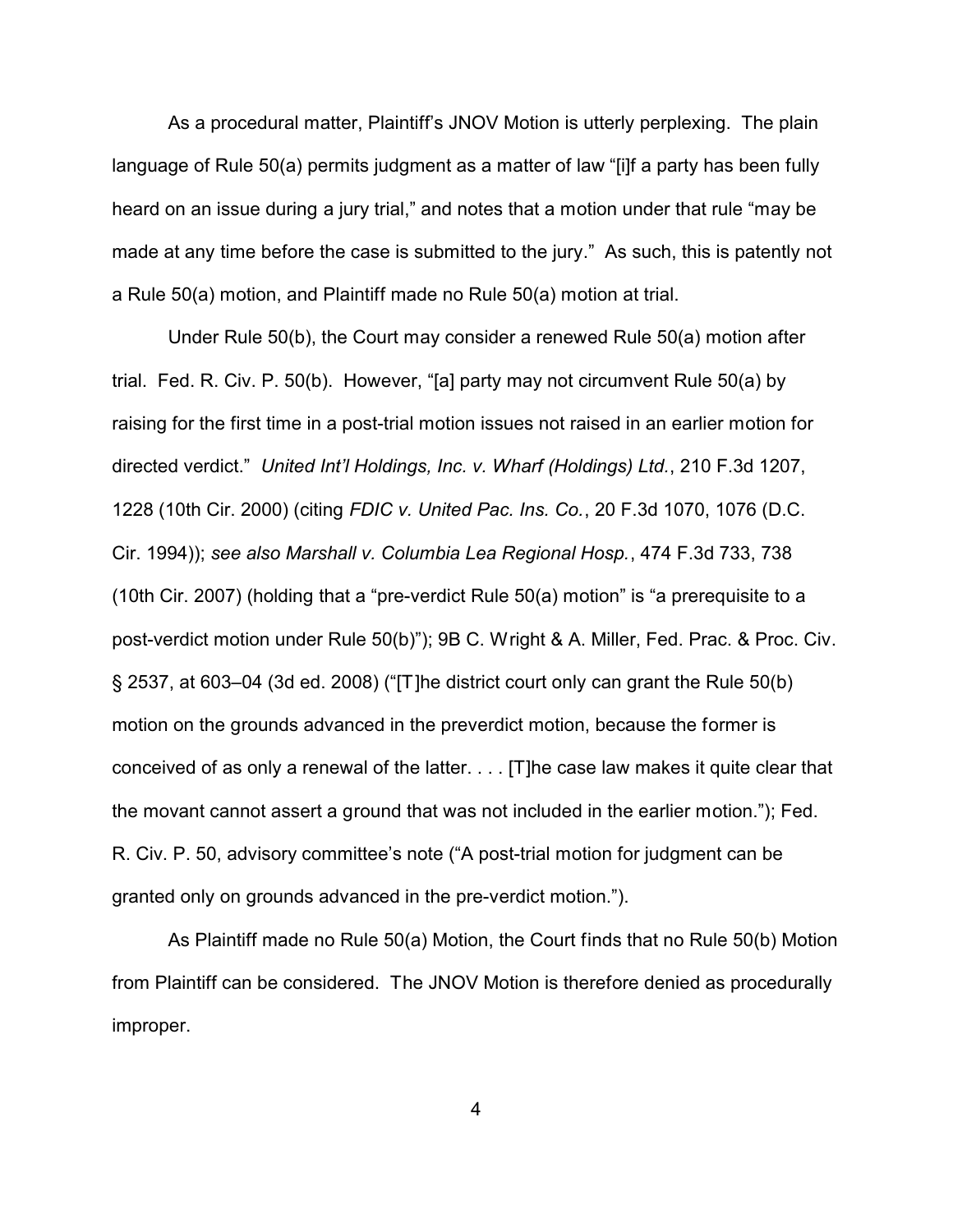### 2. New Trial Motion

Plaintiff's New Trial Motion is brought pursuant to Rule 59. (ECF No. 185.) Plaintiff does not cite which subsection of Rule 59 it refers to, but the only subsection under which the Court can grant a new trial after a jury trial on a party's motion is Rule 59(a)(1)(A). That subsection permits the Court to grant a new trial, "after a jury trial, for any reason for which a new trial has heretofore been granted in an action at law in federal court."

Plaintiff seeks a new trial based on four assigned errors of the Court: (1) granting summary judgment on the breach of contract claim; (2) not instructing the jury on Defendant's duty to provide post-implant patient checks; (3) not instructing the jury on rules governing contract interpretation, leading to jury confusion regarding which party is obligated to provide post-implant patient checks; and (4) granting summary judgment on the fraudulent inducement claim. (ECF No. 185 at 2–3.)

As to the second and third arguments regarding jury instructions, the Court first notes that Plaintiff appears to have misread the Court's Summary Judgment Order regarding Plaintiff's allegations on Defendant's technical support obligations under the Agreement. While Plaintiff asserts, erroneously, that "the summary judgment ruling prior to trial found that BioMed was responsible for providing all technicians and subreps for all patient implants and checks," the Summary Judgment Order in fact stated only that the Agreement did not expressly require *Defendant* to provide post-implant patient checks. (*See* ECF No. 109 at 5 ("The Agreement states that Plaintiff 'shall be responsible for providing any technical service representatives as may be necessary for [Plaintiff] to provide adequate support and coverage in the Territory.' This provision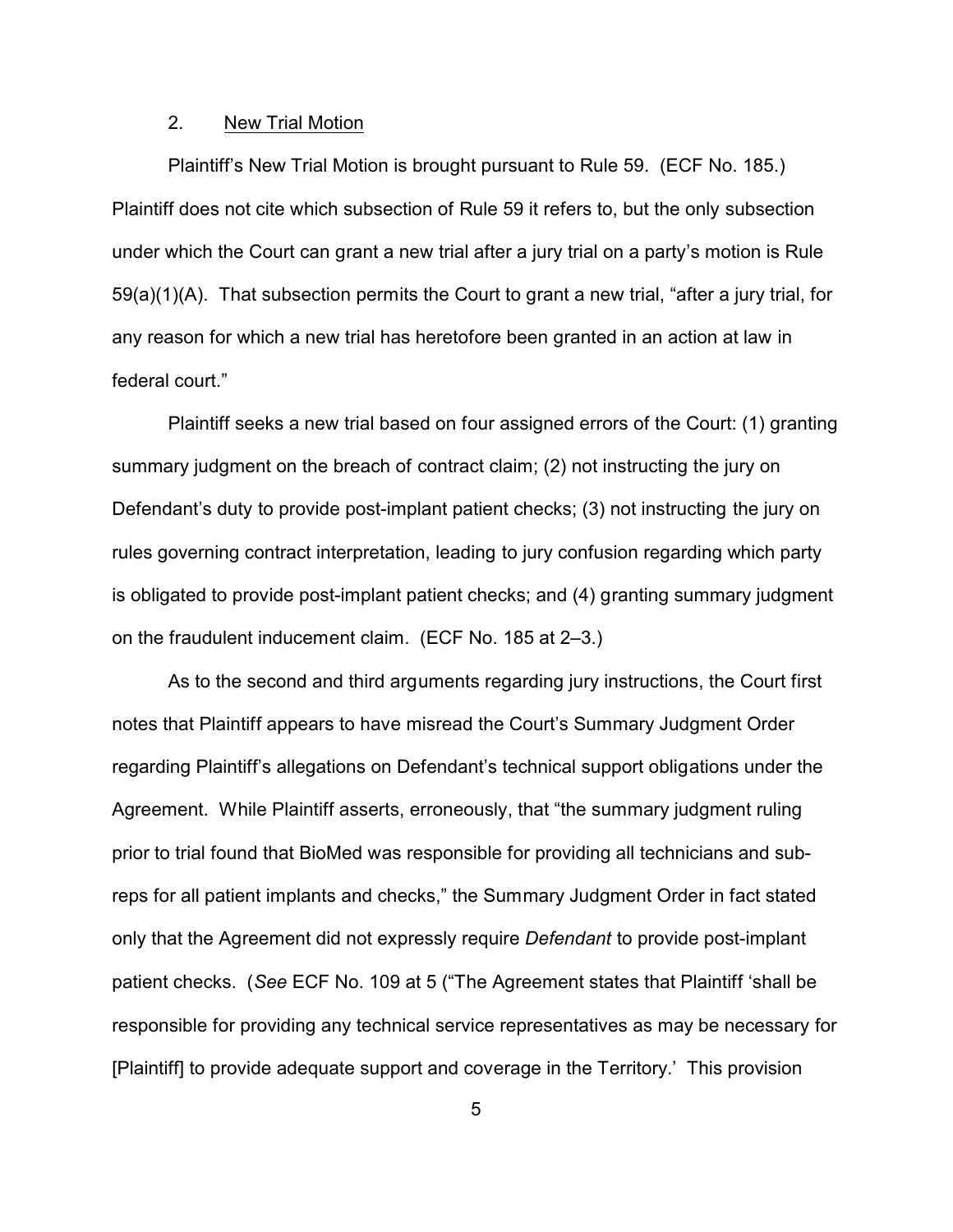speaks only to Plaintiff's technical service obligations, not Defendant's, and is therefore unambiguous as to the parties' duties in this regard. . . . Thus, to the extent Plaintiff is asking the Court to impose an obligation on Defendant that does not exist in the Agreement, it declines to do so." (internal citations omitted)).) That finding applied to Plaintiff's breach of contract claim insofar as it alleged an express breach of contract based on Defendant's alleged failure to provide post-implant patient checks. Because the parties' respective obligations under the implied covenant of good faith and fair dealing were not dependent solely on express contractual provisions, the Court permitted the parties to discuss this matter at trial. As such, Plaintiff is incorrect that it was not permitted to explore this issue further at trial.<sup>1</sup>

Regardless of this misunderstanding, Plaintiff has failed to show that the Court's failure to instruct the jury as to post-implant patient checks or contract interpretation warrants a new trial. Plaintiff did not offer any proposed jury instructions on either of these issues, nor did Plaintiff object at trial to the Court's final set of jury instructions, notwithstanding the opportunity it was provided to do so at the charging conference phase of trial. Plaintiff's assertion that it "was not afforded the opportunity to present jury instructions on the issue" is flatly erroneous. (ECF No. 185 at 3.) "In this circuit, to comply with Rule 51 [regarding assignment of error in a jury instruction,] a party must

 $<sup>1</sup>$  As such, the Court rejects Plaintiff's assertion in its reply in support of the New Trial</sup> Motion that it did not waive its objection by not proposing these jury instructions because such proposal would have been futile. (ECF No. 192 (citing *Abuan v. Level 3 Commc'ns, Inc.*, 353 F.3d 1158, 1172 (10th Cir. 2003)).) *Abuan* held that a party did not show futility of proffering a jury instruction when it merely stated its legal position in its summary judgment briefing but did not inform the court that a particular jury instruction was necessary. 353 F.3d at 1173. Plaintiff's position here is identical, and thus Plaintiff has not established futility.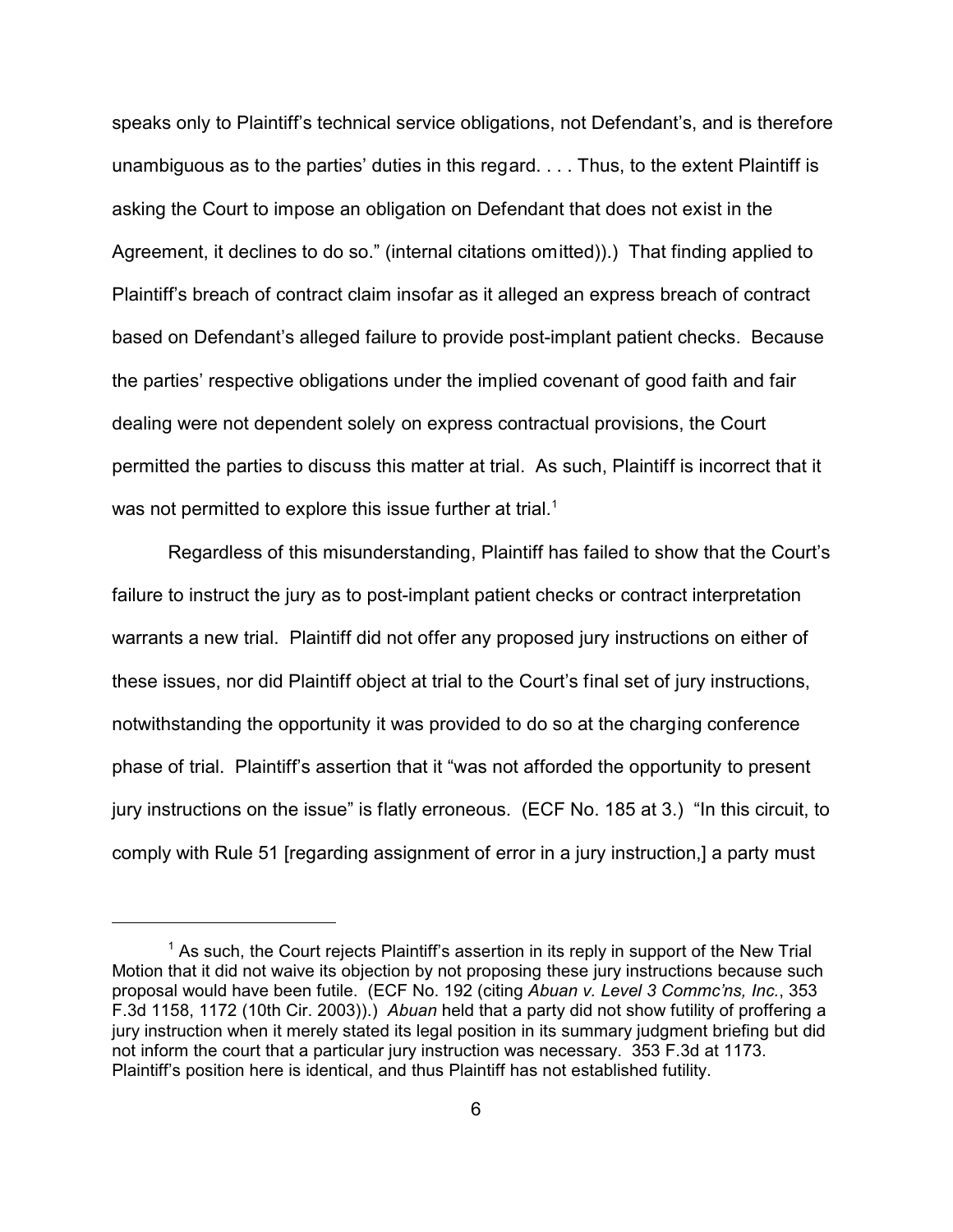both proffer an instruction and make a timely objection to the refusal to give a requested instruction." *Abuan v. Level 3 Commc'ns, Inc.*, 353 F.3d 1158, 1172 (10th Cir. 2003). Plaintiff has failed to do so here, and the Court sees no plain error in the absence of these instructions. Accordingly, the Court denies Plaintiff's request for a new trial based on the failure to properly instruct the jury.

As to Plaintiff's first and fourth arguments regarding the Court's summary judgment ruling, Plaintiff's briefing is once again procedurally bizarre. As the Court granted summary judgment on the breach of contract and fraudulent inducement claims, no jury trial took place on those claims; as such, no "new trial" may be had either. *See* Fed. R. Civ. P. 59(a)(1)(A) (new trial may be granted "after a jury trial"). Perceiving this, Defendant has argued in its response that perhaps as to these claims, Plaintiff intended to seek alteration or amendment of the judgment under Rule 59(e). (ECF No. 187 at 5–9.) Plaintiff's reply adopts this proposal, now stating that its motion is brought under Rule 59(a) "as well as Fed. R. Civ. P. 59(e)," but the entirety of the reply seeks a new trial and never applies the substantive analysis required for a Rule 59(e) motion to alter or amend the judgment. (*See* ECF No. 192 at 1.)

To support a motion to alter or amend the judgment, a party must show "(1) an intervening change in the controlling law, (2) new evidence previously unavailable, [or] (3) the need to correct clear error or prevent manifest injustice." *Servants of Paraclete v. Does*, 204 F.3d 1005, 1012 (10th Cir. 2000). Though Plaintiff does not point to any change in the law or new evidence, its New Trial Motion can conceivably be read as asserting that the Court's Summary Judgment Order constituted clear error as to the breach of contract and fraudulent inducement claims. Regardless, the Court finds no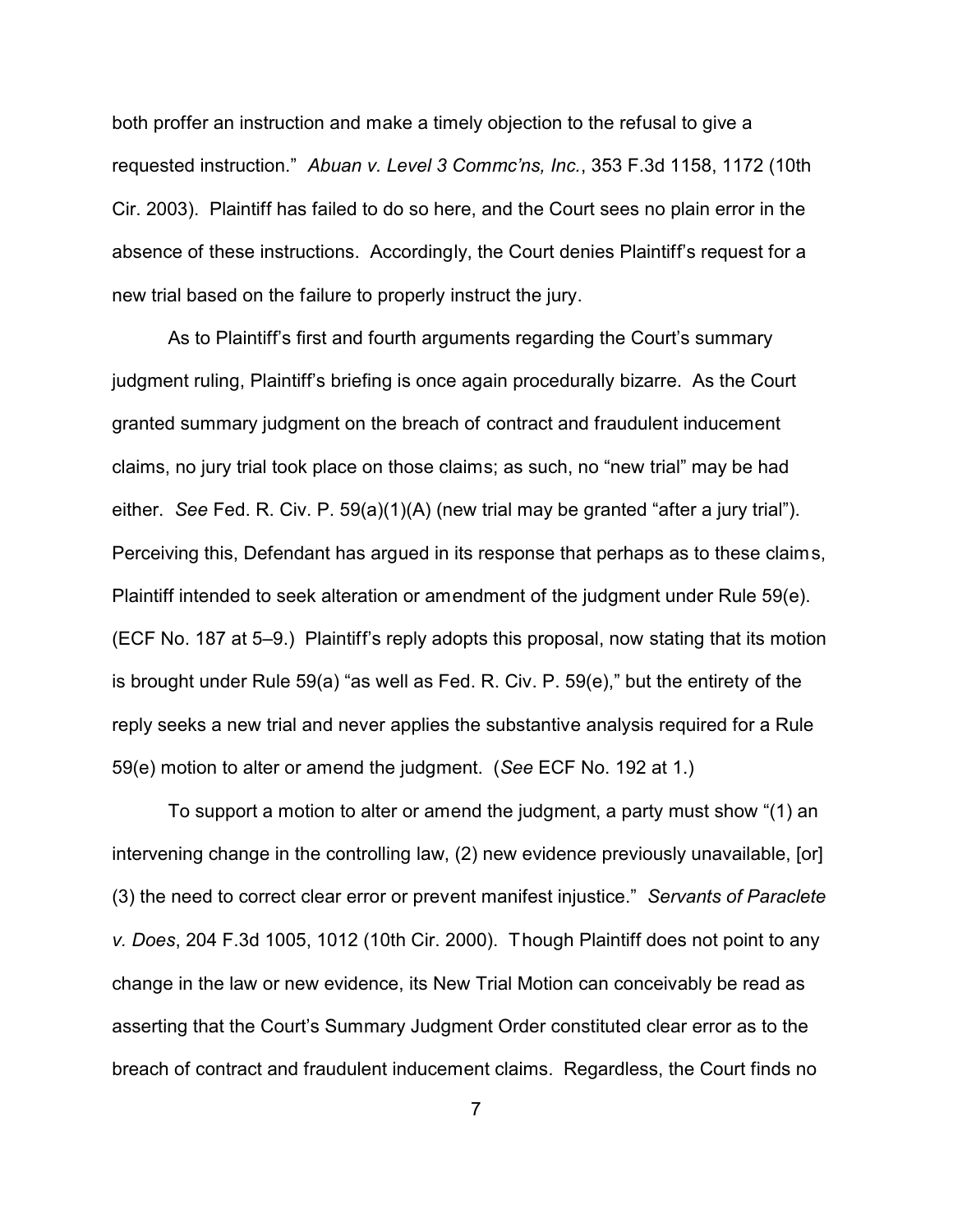clear error here.

Plaintiff's argument on its breach of contract claim relies on an allegation of "fundamental breach" based on Defendant's failure to provide product when Plaintiff secured sales in Barbados, but as the Court found in its Summary Judgment Order, Plaintiff never cited an express provision of the contract that Defendant breached in so doing. (*See* ECF No. 109 at 5 n.1, 10–11.) The Court concluded in the Summary Judgment Order that Plaintiff's claim regarding Barbados was not an express breach of the Agreement, but rather an alleged breach of the implied covenant of good faith and fair dealing with respect to the inclusion of Barbados in Plaintiff's sales territory. (*Id.* at 10–11.) That claim was submitted to the jury, which returned a verdict for Defendant. The Court finds no clear error in the jury's decision, and declines to amend the judgment or order a new trial based on the evidence regarding Barbados.

Regarding the fraudulent inducement claim, Plaintiff's entire argument is as follows: "The evidence at trial was clear that Sorin misled BioMed, as well as other reps, concerning its new products." (ECF No. 185 at 6.) The Court first notes that the evidence at trial in this regard was far from uncontradicted. Nevertheless, even assuming the truth of this assertion, it does not establish Plaintiff's fraudulent inducement claim. As the Court held in its Summary Judgment Order, "Plaintiff bears the burden of providing affirmative evidence that Defendant had *no intention* of performing at the time the statements were made." (ECF No. 109 at 23 (emphasis in original).) Even if Defendant misled Plaintiff by promising new products, Plaintiff failed to present evidence, both at trial and on summary judgment, showing that Defendant did so without any intention of complying with such promises, rather than merely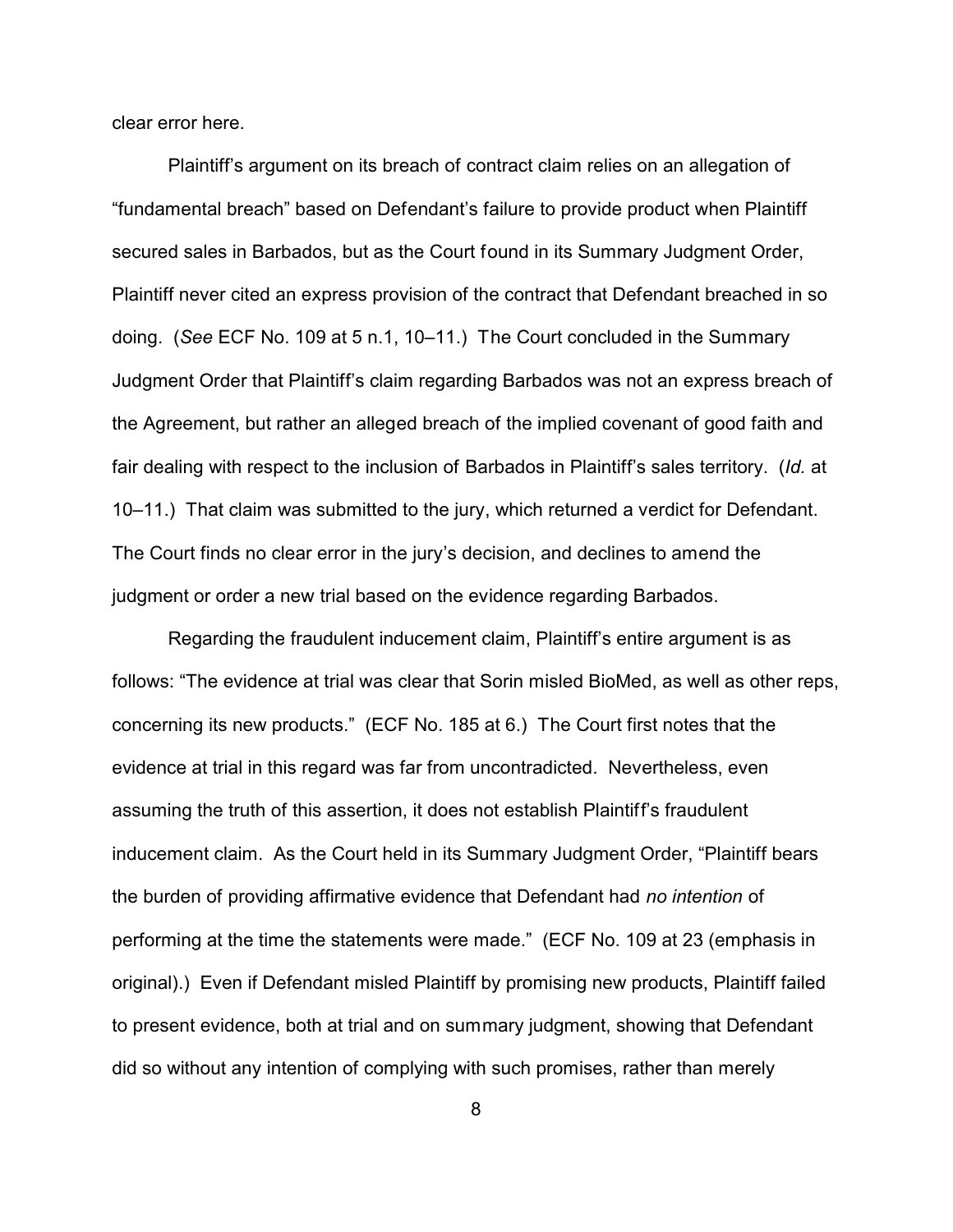negligently. As such, the Court finds no clear error in its ruling on Plaintiff's fraudulent inducement claim, and denies the New Trial Motion in that respect.

Plaintiff's New Trial Motion is both procedurally improper and fails on the merits. The Court therefore denies it in its entirety.

### **B. Defendant's Motions**

Defendant's Fee Motion and Joinder Motion together seeks two forms of relief: (1) an award of fees and non-taxable expenses pursuant to a provision of the Agreement, and (2) an order piercing Bio Med's corporate veil such that Jack Oliver might satisfy the fees and costs award, and joinder of Jack Oliver as a party to that end. (ECF Nos. 175, 177.) While the Fee Motion includes references to both of these goals, the Court will discuss the two issues separately.

1. Fees and Expenses

### a. *Entitlement to Fees and Expenses*

As a preliminary matter, Defendant must demonstrate that it is entitled to an award of attorneys' fees and non-taxable expenses. Defendant relies on a fee-shifting provision in the Agreement, which states, "If the Company prevails in any litigation relating to this Agreement, the Representative shall pay the Company, in addition to any other damages awards, its reasonable costs and attorneys' fees." (ECF No. 95-1 § 9.02.) Defendant contends that such unilateral fee-shifting provisions are enforceable under Minnesota law, which is the applicable substantive law pursuant to the Agreement's choice of law provision. (*Id.* § 14.06; *see* ECF No. 109 at 3.)

Plaintiff argues that Defendant is not entitled to attorneys' fees or expenses because: (1) Defendant did not assert a claim for fees in its Answer or in the Final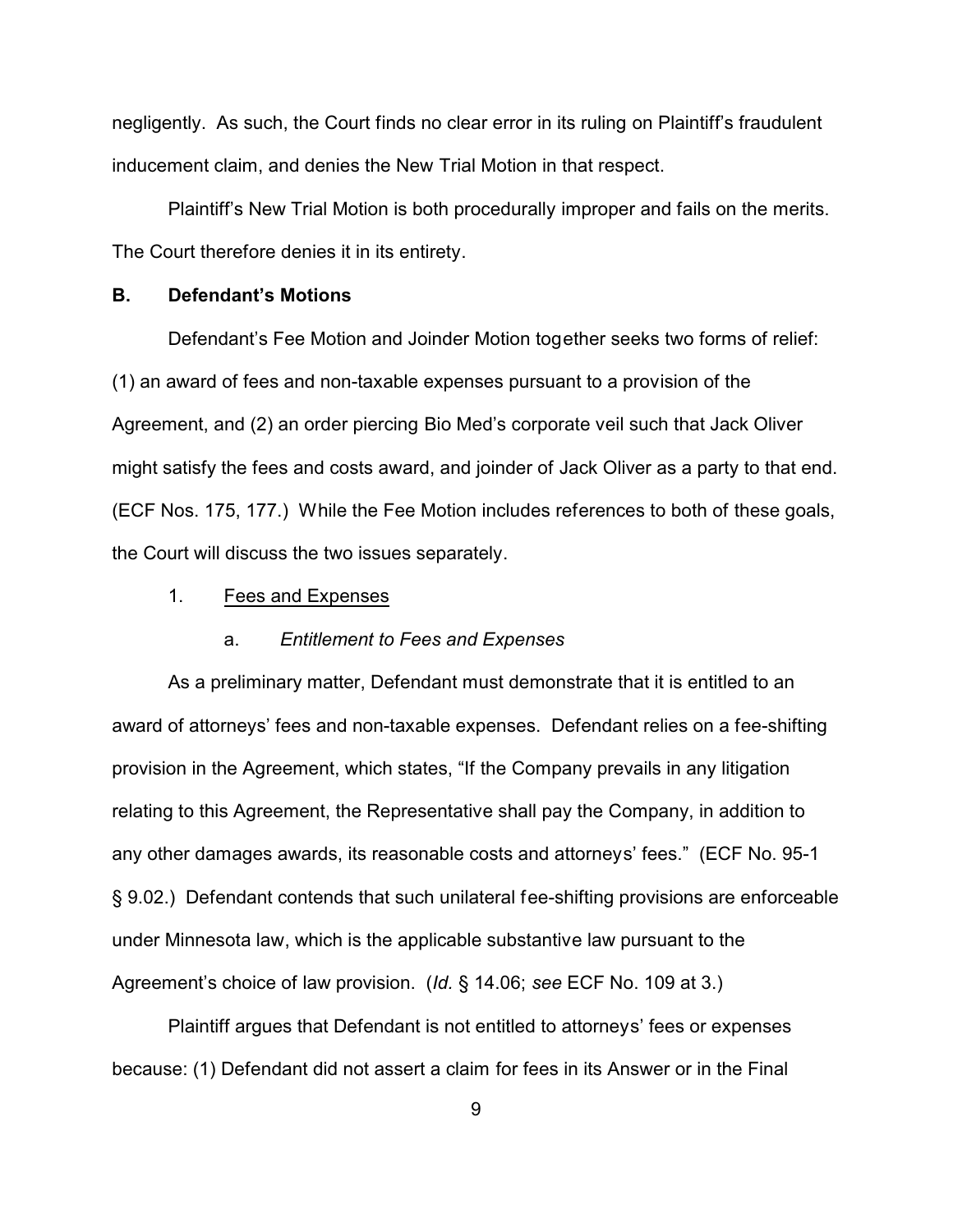Pretrial Order and its belated request should therefore be denied; (2) Defendant did not meaningfully confer with Plaintiff regarding the Fee Motion pursuant to D.C.COLO.LCivR 7.1(a); (3) the fee-shifting provision in the Agreement is ambiguous, and it does not apply to the good faith and fair dealing claim that was tried; and (4) Defendant should be barred from recovering fees and expenses because it has unclean hands. (ECF No. 188.) Notably, Plaintiff does *not* argue that the fee-shifting provision is unenforceable under Minnesota law, or that any other substantive law applies to its interpretation or application.

First, the Court is not persuaded that a request for fees and expenses as a prevailing party pursuant to a contractual provision must be pleaded as a claim or counterclaim, or that Defendant's Fee Motion is at all untimely. Plaintiff fails to cite any authority holding as much. As Defendant points out, Federal Rule of Civil Procedure 54(d)(2)(A) provides that "[a] claim for attorney's fees and related nontaxable expenses must be made by motion unless the substantive law requires those fees to be proved at trial as an element of damages." Plaintiff has not provided any such substantive law applicable here, nor is the Court aware of any. Furthermore, such a fee motion is appropriately made "no later than 14 days after the entry of judgment." Fed. R. Civ. P. 54(d)(2)(B)(i). The Court concludes that Defendant's Fee Motion was procedurally proper and timely.

The Court also rejects Plaintiff's argument that Defendant's conferral failed to comply with this District's Local Rules. Plaintiff admits that Defendant's counsel advised Plaintiff's counsel of Defendant's intention to file the Fee Motion, and Plaintiff's counsel indicated that Plaintiff opposed any fee award. (ECF No. 188 at 2.) The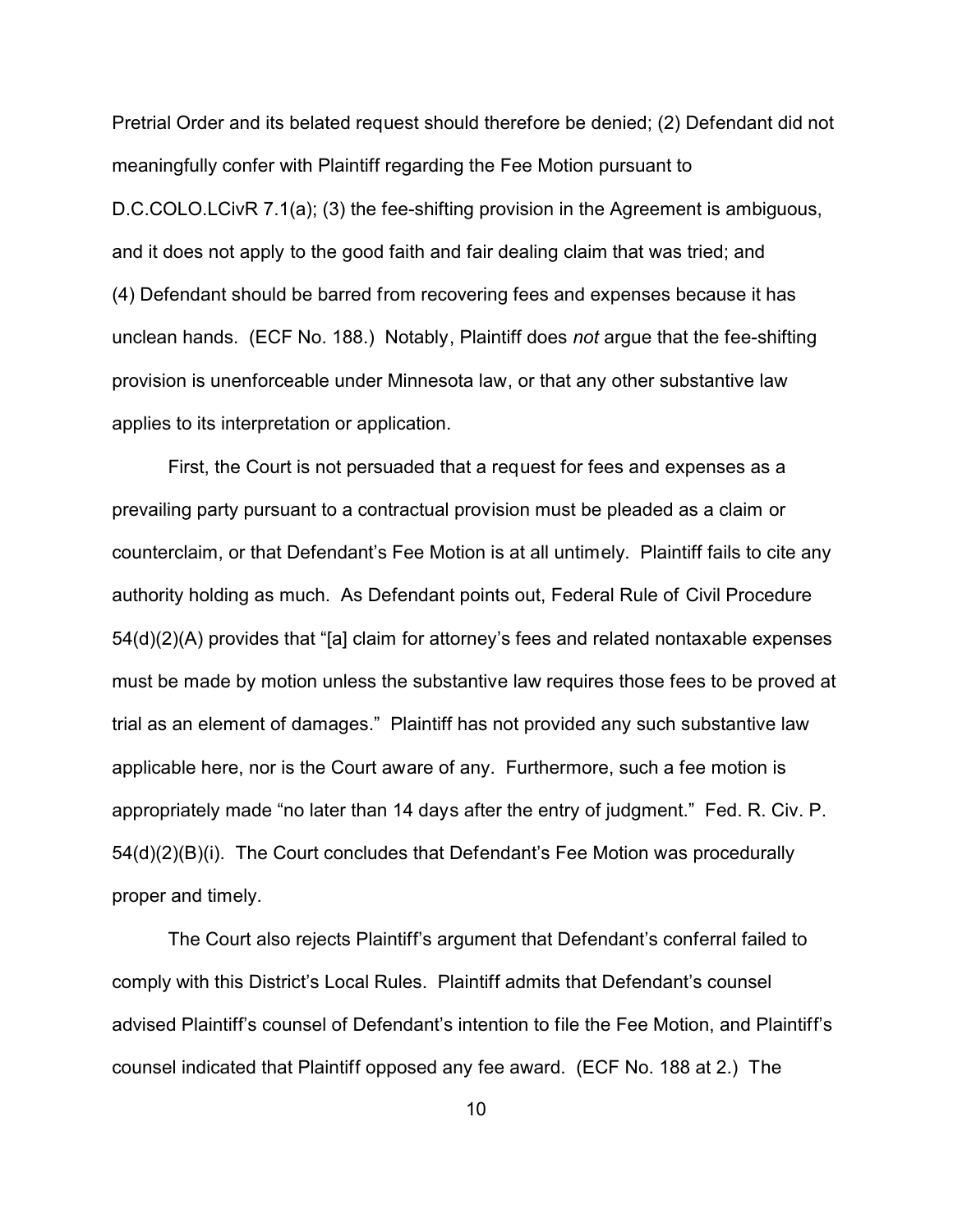purpose of the duty to confer is to avoid unnecessary filings when the issue could have been resolved without motion practice. *See* D.C.COLO.LCivR 7.1(a). It is undisputed that Plaintiff indicated that it opposed Defendant's Fee Motion regardless of the specific amounts requested, and the Court concludes that no further conferral was required.

As to the fee-shifting provision itself, the Court fails to see any ambiguity in the language as applied to the claim that was tried. The Agreement provides that, if Defendant prevails in "any litigation relating to this Agreement," it shall be entitled to receive an award of its reasonable attorneys' fees and costs. (ECF No. 95-1 § 9.02.) Plaintiff's argument suggests that "relating to" is ambiguous because, if read extremely narrowly, it encompasses only litigation based on an express breach of the Agreement itself. In the Court's view, however, it would be patently unreasonable to rely on such a cramped reading of the Agreement to find the fee-shifting provision inapplicable here. The claim for breach of the implied covenant of good faith and fair dealing that was tried in this case was not explicitly pleaded as an independent claim, but was found by the Court, as a matter of Minnesota law, to be implied in Plaintiff's breach of contract claim. (ECF No. 109 at 6–7 ("'Thus, an alleged violation of the implied covenant of good faith cannot form the basis for an independent tort action or even its own cause of action.'" (quoting *Wilson v. Career Educ. Corp*., 729 F.3d 665, 673–74 (7th Cir. 2013))).) The Court has already held that the good faith and fair dealing claim that was tried before a jury arose directly out of the contract at issue between the parties. Under any reasonable reading of the fee-shifting provision in the Agreement, the trial in this case was litigation "relating to" the Agreement. Accordingly, the Court finds that the fee-shifting provision applies here.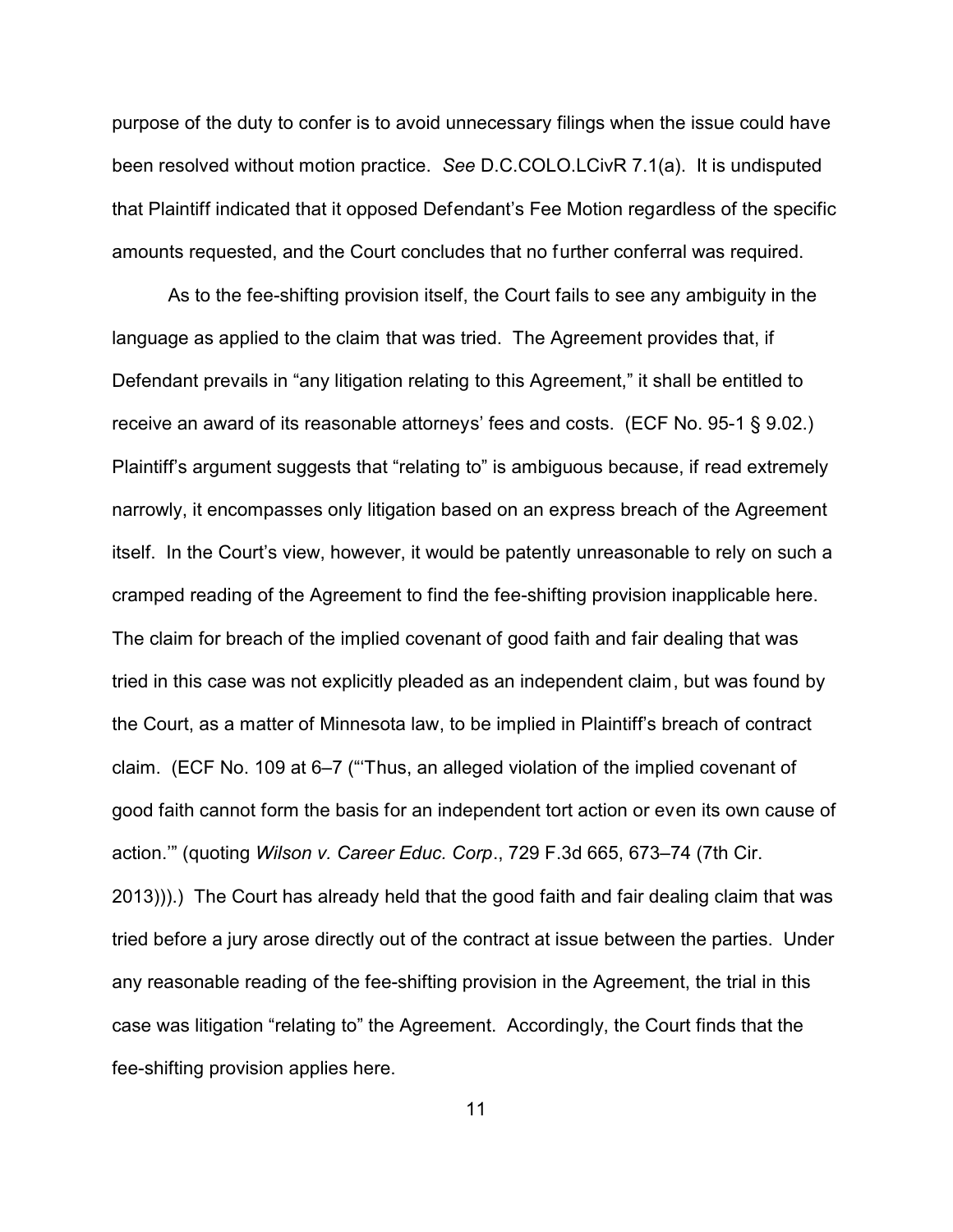Finally, the Court rejects Plaintiff's argument that Defendant may not recover fees and expenses because it has unclean hands. "The equitable defense of unclean hands, encapsuled in the maxim 'one who comes into equity must come with clean hands,' is premised on withholding judicial assistance from a party guilty of unconscionable conduct." *Fred O. Watson Co. v. U.S. Life Ins. Co.*, 258 N.W.2d 776, 778 (Minn. 1977). "A party 'may be denied relief where his conduct has been unconscionable by reason of a bad motive, or where the result induced by his conduct will be unconscionable either in the benefit to himself or the injury to others.'" *Peterson v. Holiday Recreational Indus., Inc.*, 726 N.W.2d 499, 505 (Minn. Ct. App. 2007) (quoting *Johnson v. Freberg*, 228 N.W. 159, 160 (Minn. 1929)).

Here, Plaintiff argues—confusingly, with reference to Maryland caselaw rather than that of Minnesota—that Defendant's hands are unclean because it entered into the Agreement without the financial ability to perform, without the intention of fulfilling precontractual promises to provide new products, and with no ability to supply products to Barbados. (ECF No. 188 at 9–10.) However, Plaintiff presented evidence in support of all three of these allegations in the trial of Plaintiff's good faith and fair dealing claim, and the jury found in favor of Defendant, concluding that no breach of the implied covenant of good faith and fair dealing had occurred. Plaintiff's generalized allegations do not constitute evidence that Defendant's conduct, or the result thereof, is unconscionable under Minnesota law. *See Peterson*, 726 N.W.2d at 505.

Furthermore, while the implied covenant claim is rooted in equity, Defendant's request to enforce the fee-shifting provision in the Agreement is strictly contractual. Even assuming that Defendant acted wrongfully, Plaintiff has not demonstrated that an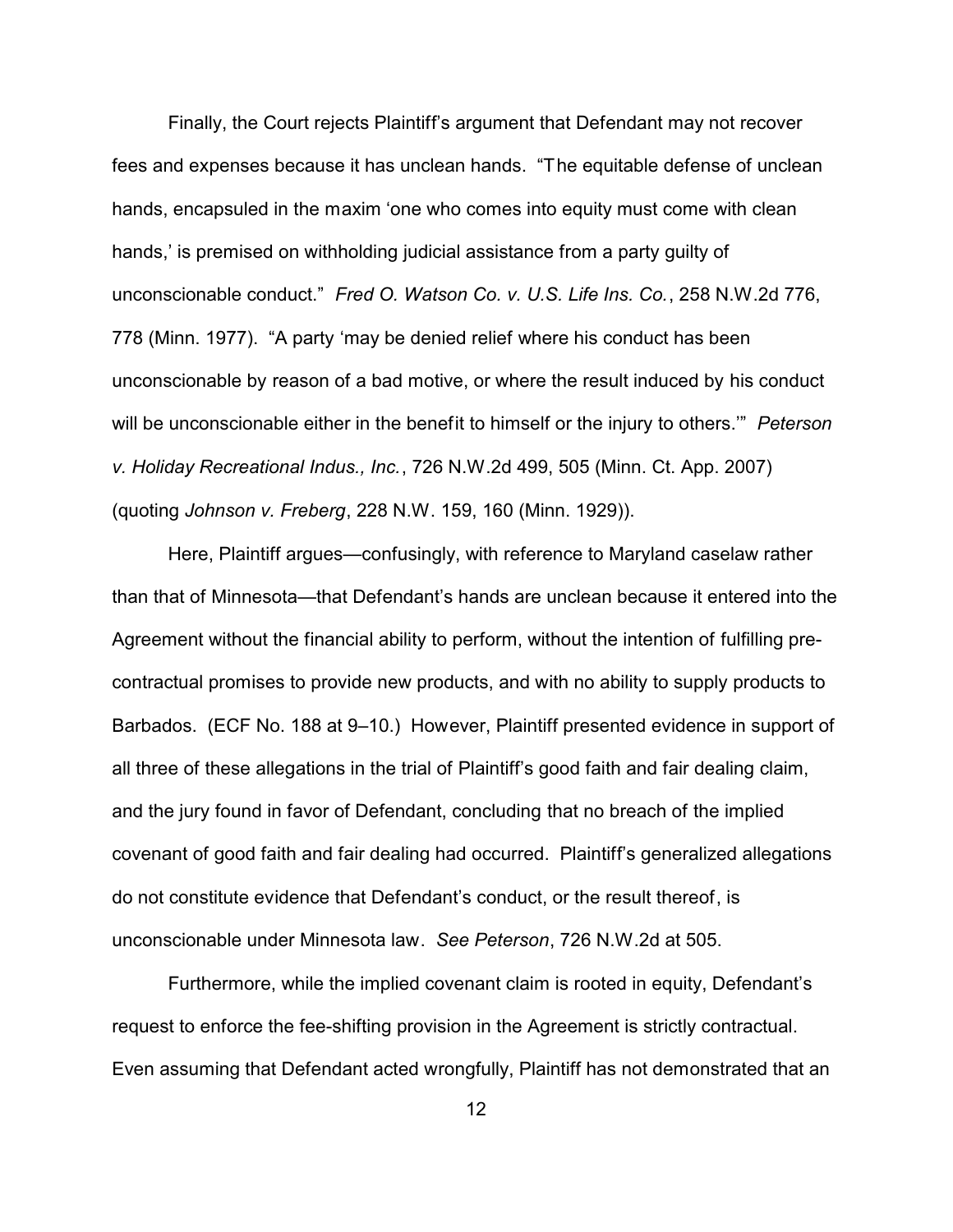award of fees and costs pursuant to the Agreement is an equitable remedy that would be barred by unclean hands under Minnesota law. Thus, Plaintiff has failed to show that the Court may not award fees under the express fee-shifting provision in the Agreement between the parties.

The Court concludes that Defendant is entitled to an award of reasonable fees and expenses in accordance with the Agreement.

#### b. *Legal Standard*

A party seeking an award of attorneys' fees and non-taxable expenses must demonstrate that the fees it seeks are reasonable. *See Mann v. Reynolds*, 46 F.3d 1055, 1062 (10th Cir. 1995). Therefore, in justifying such an award, counsel must make a good faith effort to exclude hours or expenses that are "excessive, redundant or otherwise unnecessary." *Hensley v. Eckerhart*, 461 U.S. 424, 434 (1983). Generally, the starting point for any calculation of a reasonable attorneys' fee is the "lodestar," that is, the number of hours reasonably expended multiplied by a reasonable hourly rate. *Hensley*, 461 U.S. at 433; *Malloy v. Monahan*, 73 F.3d 1012, 1017–18 (10th Cir. 1996).

To determine the number of hours reasonably expended, the Court reviews counsel's billing entries to ensure that counsel exercised proper billing judgment. *Case v. Unified Sch. Dist. No. 233*, 157 F.3d 1243, 1250 (10th Cir. 1998). Once the Court determines the lodestar, it may "adjust the lodestar upward or downward to account for the particularities" of the work performed. *Phelps v. Hamilton*, 120 F.3d 1126, 1131 (10th Cir. 1997). The Court is not required to reach a lodestar determination in every instance, however, and may simply accept or reduce a fee request within its discretion.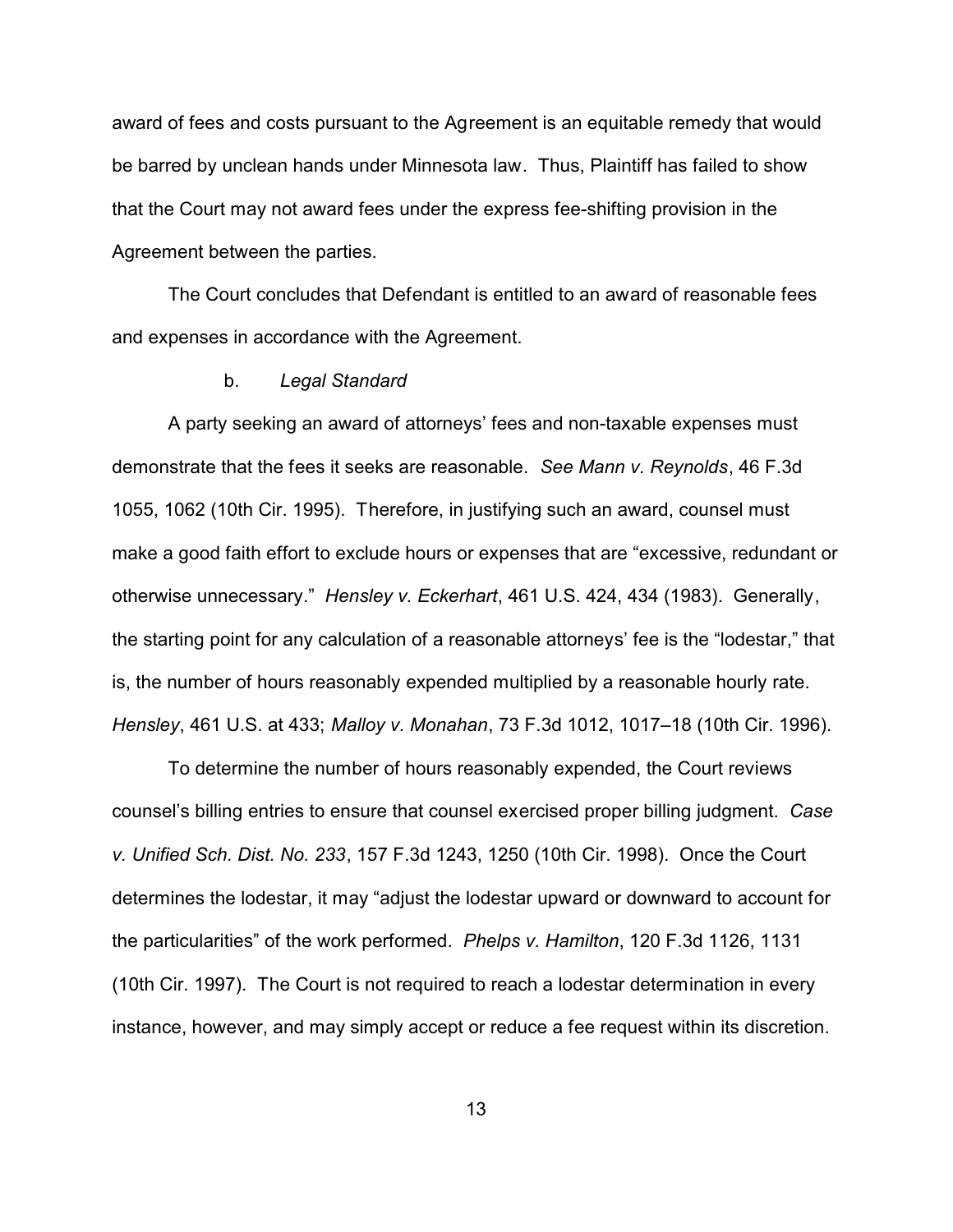*Hensley*, 461 U.S. at 436–37.

As for the hourly rate, the Tenth Circuit has indicated that "the court must look to 'what the evidence shows the market commands'" for analogous litigation. *Burch v. La Petite Academy, Inc.*, 10 F. App'x 753, 755 (10th Cir. 2001) (quoting *Case*, 157 F.3d at 1255). The burden is on the party seeking fees to provide evidence of the prevailing market rate for similar services by "lawyers of reasonably comparable skill, experience, and reputation" in the relevant community. *Ellis*, 163 F.3d at 1203.

c. *Fees*

Defendant calculates its lodestar at \$493,622.50, based on its attorney s' hourly rates multiplied by their respective number of hours billed, as follows:

| <b>Name</b>          | <b>Hourly Rate</b>         | <b>Number of Hours</b> | <b>Subtotal</b> |
|----------------------|----------------------------|------------------------|-----------------|
| Jared B. Briant      | \$405                      | 581.5                  | \$235,507.00    |
| Jennifer L. Sullivan | \$414                      | 146.0                  | \$60,444.00     |
| Katie A. Feiereisel  | 2014: \$261<br>2015: \$281 | 661.0                  | \$17,921.50     |
| Margaret M. Zylstra  | \$125                      | 143.6                  | \$17,950.00     |
|                      | <b>TOTAL:</b>              | 1,532.1                | \$493,622.50    |

Plaintiff challenges both the hourly rates and the number of hours billed, arguing that both are excessive. (ECF No. 188 at 5–8.) As to hourly rates, Plaintiff does little more than recite the attorneys' legal experience and their billed rate and argue that these rates are too high, citing by way of comparison a single motor vehicle insurance case tried in 2013 in which the opposing party did not appear to dispute the plaintiff's counsel's rates of \$300 and \$200 per hour for attorneys with experience of 22 years and eight years, respectively. (*Id.* at 7 (citing *Etherton v. Owners Ins. Co.*, 82 F. Supp.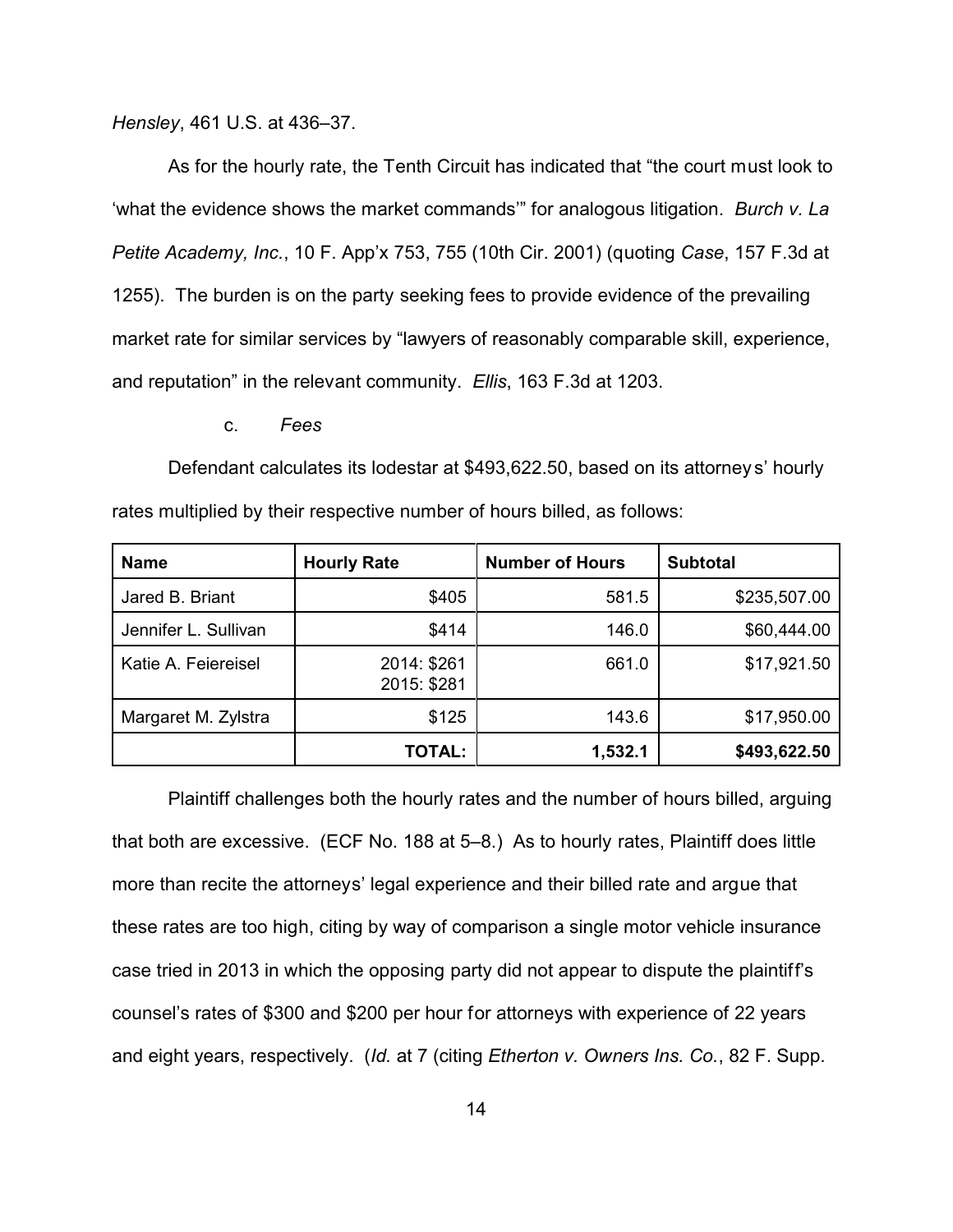3d 1190, 1200 (D. Colo. 2015)).) In finding that these rates were reasonable, the court in *Etherton* quoted from other similar cases in which experienced litigators were compensated at \$400 and \$405 per hour. 82 F. Supp. 3d at 1200. T he Court finds that this case does not provide reason to reduce counsel's rates.

In support of its motion, Defendant provides data from the National Law Journal's 2014 Survey of Law Firm Economics to support its argument that its rates are well within the average range for the Denver market. (ECF No. 175 at 9–10.) The Court agrees with Defendant that, in general, counsel's rates are reasonable. The only rate that gives the Court pause is that of Ms. Feiereisel, a 2012 law graduate, who billed a rate of \$261 per hour in 2014 (with two years of experience) and \$281 in 2015 (with three years of experience). Based on the Court's own experience and understanding of the Denver market, these rates are high given Ms. Feiereisel's limited experience. However, the Court notes that Defendant's effective motions practice in this case was largely Ms. Feiereisel's responsibility, which was part of Defendant's exercise of billing judgment, and consequently finds that a relatively high billing rate is not unwarranted. The Court therefore finds that Ms. Feiereisel's 2014 billing rate of \$261 per hour is reasonable, and will reduce her 2015 billing rate to the same number. As a result of this reduction, the lodestar is decreased to \$486,422.50.

As to the number of hours, Plaintiff argues that Defendant's billing was excessive due to overstaffing, resulting in an "'army' of rotating personnel [that] inevitably led to duplication of effort." (ECF No. 188 at 6.) Plaintiff also raises concerns regarding redacted portions of Defendant's invoices, which prevent it from determining whether those portions were reasonable, as well as a dispute over Defendant's privilege log that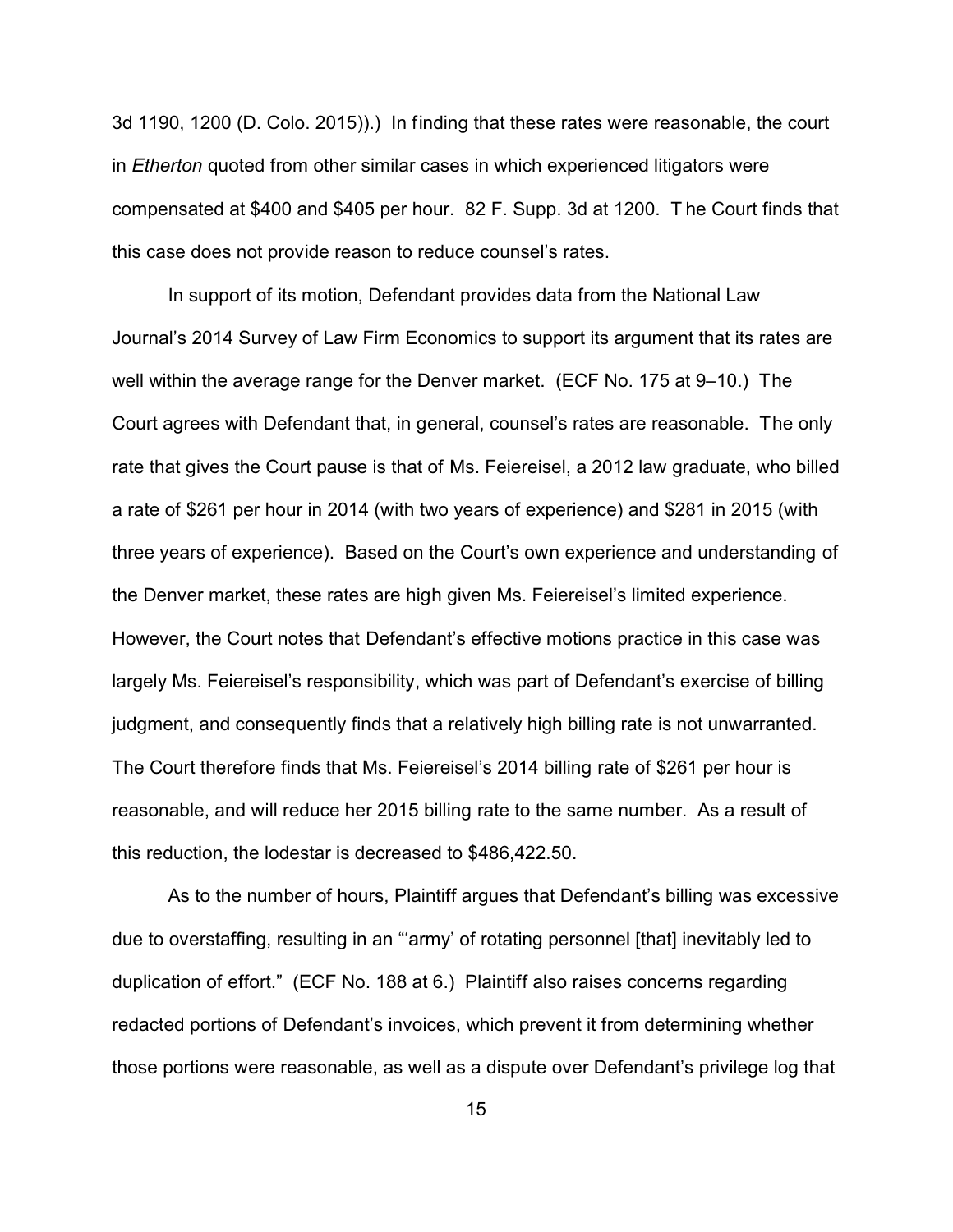was ultimately resolved in a mediation Plaintiff had suggested months earlier. (*Id.* at 7.) Defendant easily resolves two of these three concerns, pointing out that it did in fact utilize additional attorneys on this case, but that it seeks compensation for only three of them and one paralegal, and that it does not seek reimbursement for any of the entries that are redacted. (ECF No. 190 at 7.) These arguments from Plaintiff therefore do not provide a basis for reducing Defendant's billed hours.

As to the privilege log, Defendant does not challenge Plaintiff's characterization of this dispute, but notes that the mediator ultimately ruled in Defendant's favor. (*Id.* at 7–8.) The Declaration of Jared B. Briant, Defendant's lead counsel, further notes that Defendant does not seek compensation for its expenses in using this mediator. (ECF No. 175-1 at 16.) Despite Defendant's ultimate success on this issue with a mediator, the Court finds merit in Plaintiff's argument that Defendant unnecessarily prolonged the privilege log dispute by deferring the ultimate decision to seek mediation. The Court has identified approximately 30 hours Mr. Briant billed in August and September 2014 regarding the privilege log dispute. (*See* ECF No. 175-5 at 29–34.) This amount will be reduced by half to reach a reasonable fee for Defendant's handling of the privilege log dispute, such that Mr. Briant's total billed hours will be reduced by 15.

Plaintiff also argues that Defendant's counsel engaged in block billing, which prevents Plaintiff and the Court from being able to assess whether the billed hours were reasonable. (ECF No. 188 at 8.) "So-called block billing consists of attorneys recording large blocks of time for tasks without separating the tasks into individual blocks or elaborating on the amount of time each task took. Use of this rather imprecise practice may be strong evidence that a claimed amount of fees is excessive." *Flying J Inc. v.*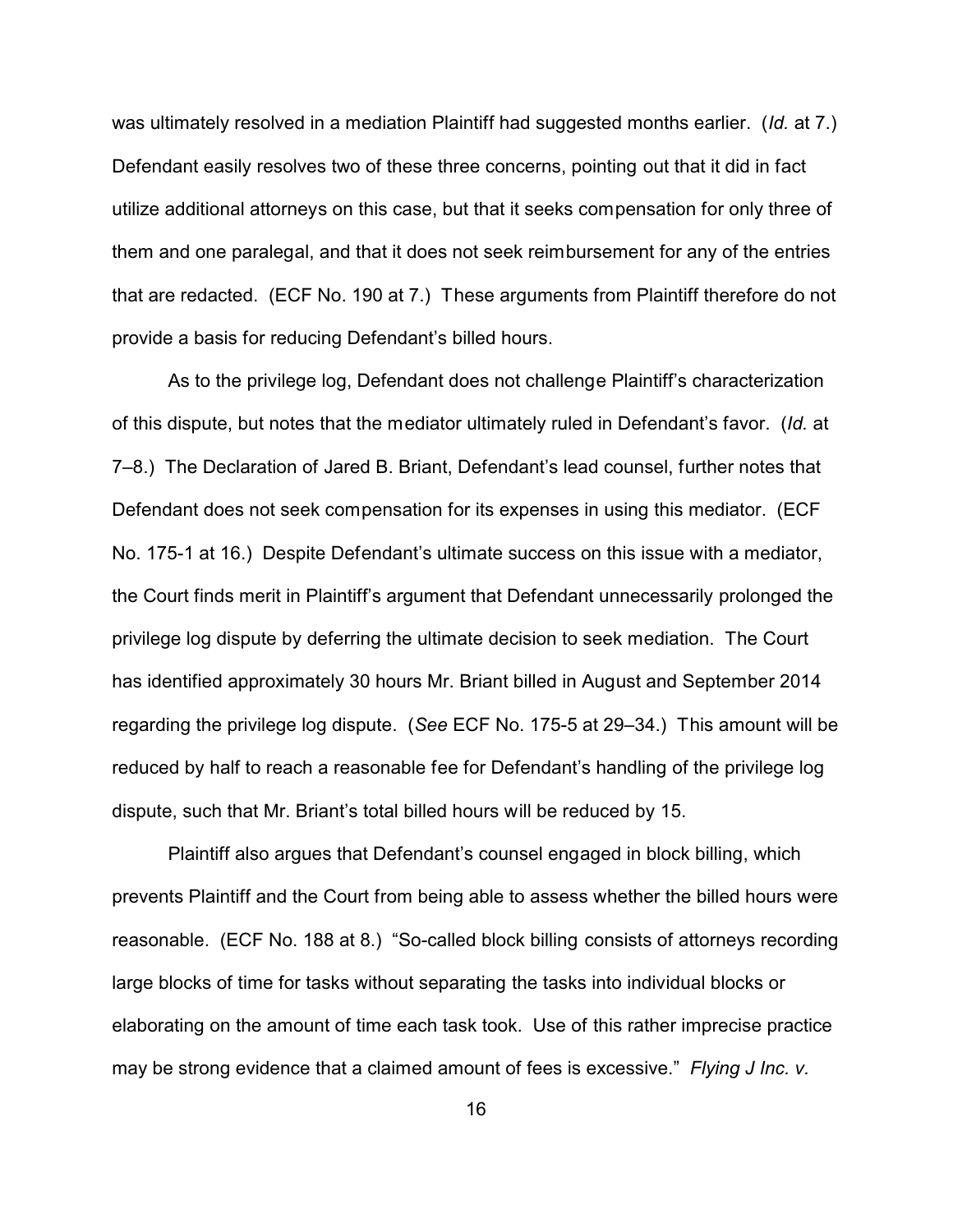*Comdata Network, Inc.*, 322 F. App'x 610, 617 (10th Cir. 2009). However, the determination of whether a fee is excessive remains in the Court's discretion. *Id.*

In response to Plaintiff's argument, Defendant points out that block billing is not prohibited, and that the time blocks on Defendant's invoices are accompanied with sufficiently detailed narrative descriptions to permit scrutiny. (ECF No. 190 at 8.) The Court agrees that block billing is not impermissible, but even with detailed narrative descriptions, it makes it more difficult to determine whether the billed hours are reasonable if the narrative does not break down the hours by task. *Cf. Flying J Inc.*, 322 F. App'x at 617 (10th Cir. 2009) (holding that "the decision whether block billing indicates an unreasonable claim should remain with the district court who should be allowed to exercise its discretion accordingly"). The Court has reviewed Defendant's billing entries, and agrees that their lack of clarity warrants some reduction of hours. The Court will therefore reduce Mr. Briant's billed hours by 10 to account for this.

After the above reductions, the Court will award Defendant a fee of \$476,297.50, which the Court finds is a reasonable fee to take this case to trial.

#### d. *Expenses*

On January 7, 2016, the Clerk of Court taxed costs against Plaintiff in the amount of \$20,046.84. (ECF No. 178.) Defendant now seeks reimbursement for two categories of non-taxable expenses: (1) \$17,184.37 in online legal research, and (2) \$47,320.00 in expert fees for its accounting expert. (ECF No. 175 at 11–13.)

As to the expert fees, Defendant seeks compensation for its expert's time spent reviewing Plaintiff's expert report, preparing a rebuttal expert report, and preparing and testifying at trial. (ECF No. 175-1 at 16.) The total request of \$47,320.00 is comprised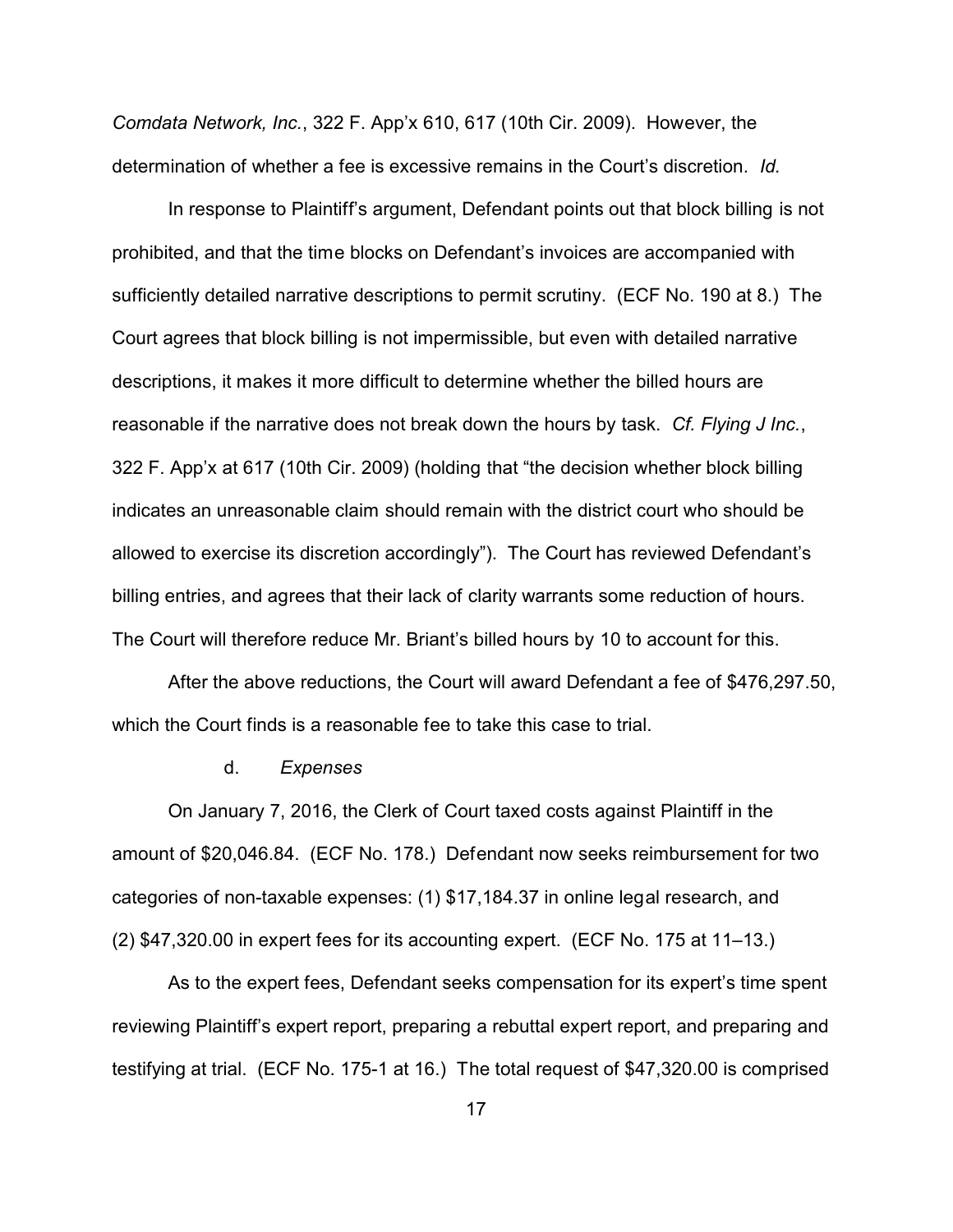of 41.5 hours of Ms. McCloskey's work at \$450 per hour, and 84.25 hours of work by Patrice Parsons, Ms. McCloskey's associate, at \$340 per hour. (ECF No. 175-6.) Plaintiff argues that this amount is excessive because Ms. McCloskey was not even deposed, and because Defendant fails to justify such a high billing rate for Ms. Parsons.<sup>2</sup> (ECF No. 188 at 8–9.) The Court agrees that both of these arguments have merit. Given Ms. McCloskey's relatively limited role in this case, and the lack of any deposition, the Court finds it reasonable to reduce Ms. McCloskey's hours from 41.5 to 35. As to Ms. Parsons, Defendant has not provided a CV or any information about her experience to justify such a high rate of \$350 per hour for an accounting associate. The Court will therefore reduce Ms. Parsons' rate to \$250 per hour. This results in a total expense of \$36,813, which the Court deems reasonable.

As to Defendant's request for reimbursement of online legal research fees, Plaintiff fails to respond at all. Defendant argues that Plaintiff has confessed the Fee Motion as to these expenses. (ECF No. 190 at 9.) However, the Court notes that the case law is inconsistent on whether legal research should be considered overhead or whether it may be billed in its entirety. The Tenth Circuit noted in *Case* that research expenses intended "to familiarize the attorney with the area of law would normally be absorbed into a firm's overhead and that, therefore, attempting to charge an adversary

 $2$  Plaintiff also argues that this time is not compensable because it related to damages associated with the breach of the implied covenant of good faith and fair dealing, which does not arise out of the Agreement, and no research related to the fraud or conversion claims should be compensable because those claims were not tried. (ECF No. 188 at 9.) The Court already rejected Plaintiff's argument that the claim that was tried was not related to the Agreement. As to the fraud and conversion claims, the Court granted summary judgment in Defendant's favor on those claims, and thus Defendant's efforts in defeating those claims were reasonably necessary. The Court declines to reduce Defendant's expenses based on either of these arguments.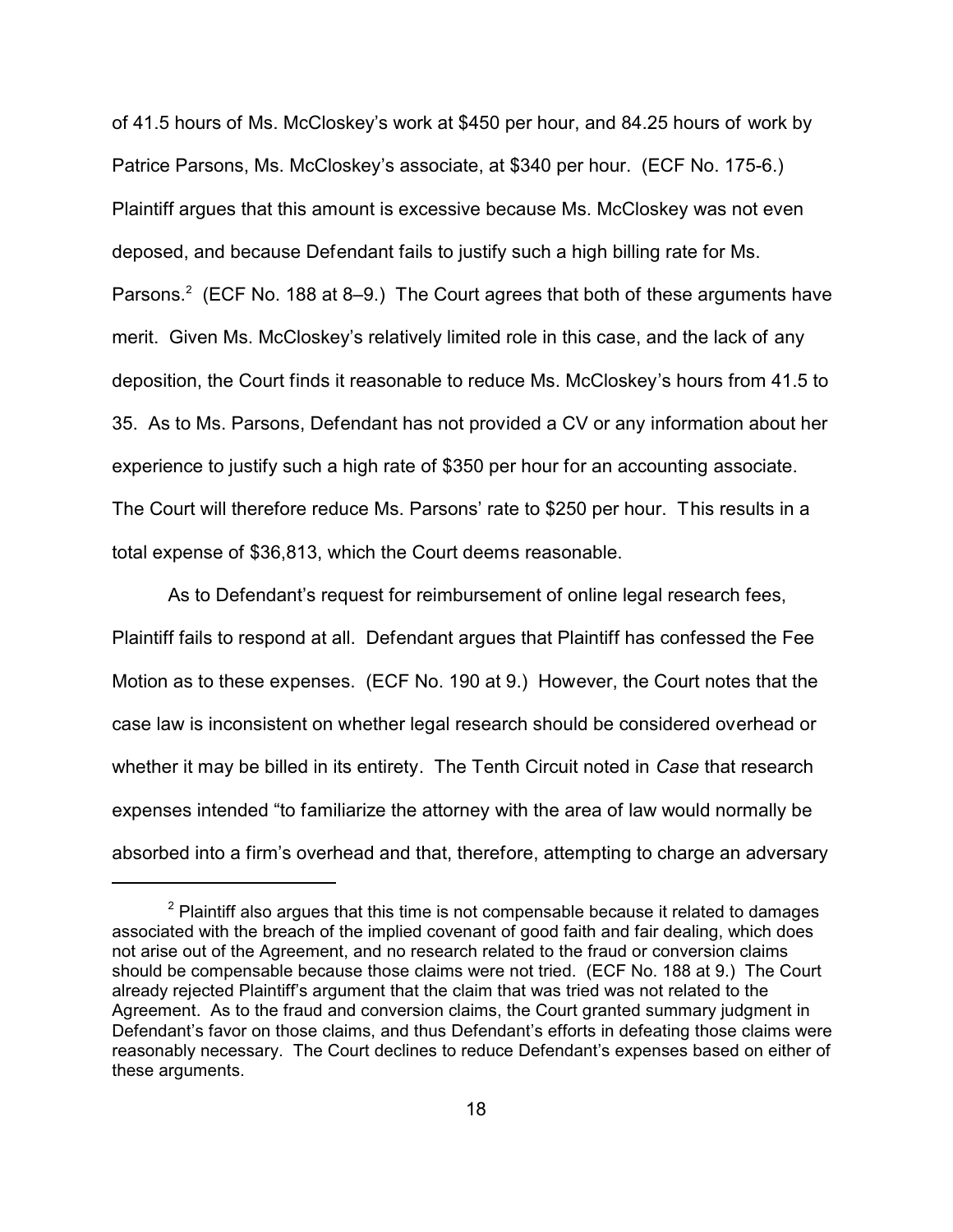with time spent conducting background research is presumptively unreasonable." *Case*, 157 F.3d at 1253.

In this case, the online legal research expenses note the date, attorney's name, and price, but do not indicate the subject of the research, and only some of these entries can be cross-referenced to counsel's time entries. Even of those entries that can be cross-referenced, most descriptions are so general that the Court cannot determine whether many of them were merely "background research." *See id.* Based on this lack of clarity, the Court will reduce Plaintiff's reimbursement for online research expenses by 25 percent. The resulting amount is \$12,888.28, which the Court finds is reasonable.

#### e. *Summary*

In total, the Court grants the Fee Motion in part, and awards Defendant \$476,297.50 in fees and \$49,700.78 in non-taxable expenses pursuant to § 9.02 of the Agreement.

## 2. Piercing the Corporate Veil and Joinder

Defendant seeks to hold Mr. Oliver personally liable for paying the instant award of fees and expenses and the costs already taxed by the Clerk of Court, and to that end, Defendant requests that Mr. Oliver be joined as a party and the corporate veil be pierced. (ECF No. 175 at 13–15, ECF No. 177.) For the reasons discussed below, the Court finds that the instant case is not one of the exceptional circumstances that warrants piercing the corporate veil, and denies that request. This renders moot Defendant's request for joinder, as the purpose of joinder was solely to permit piercing the corporate veil.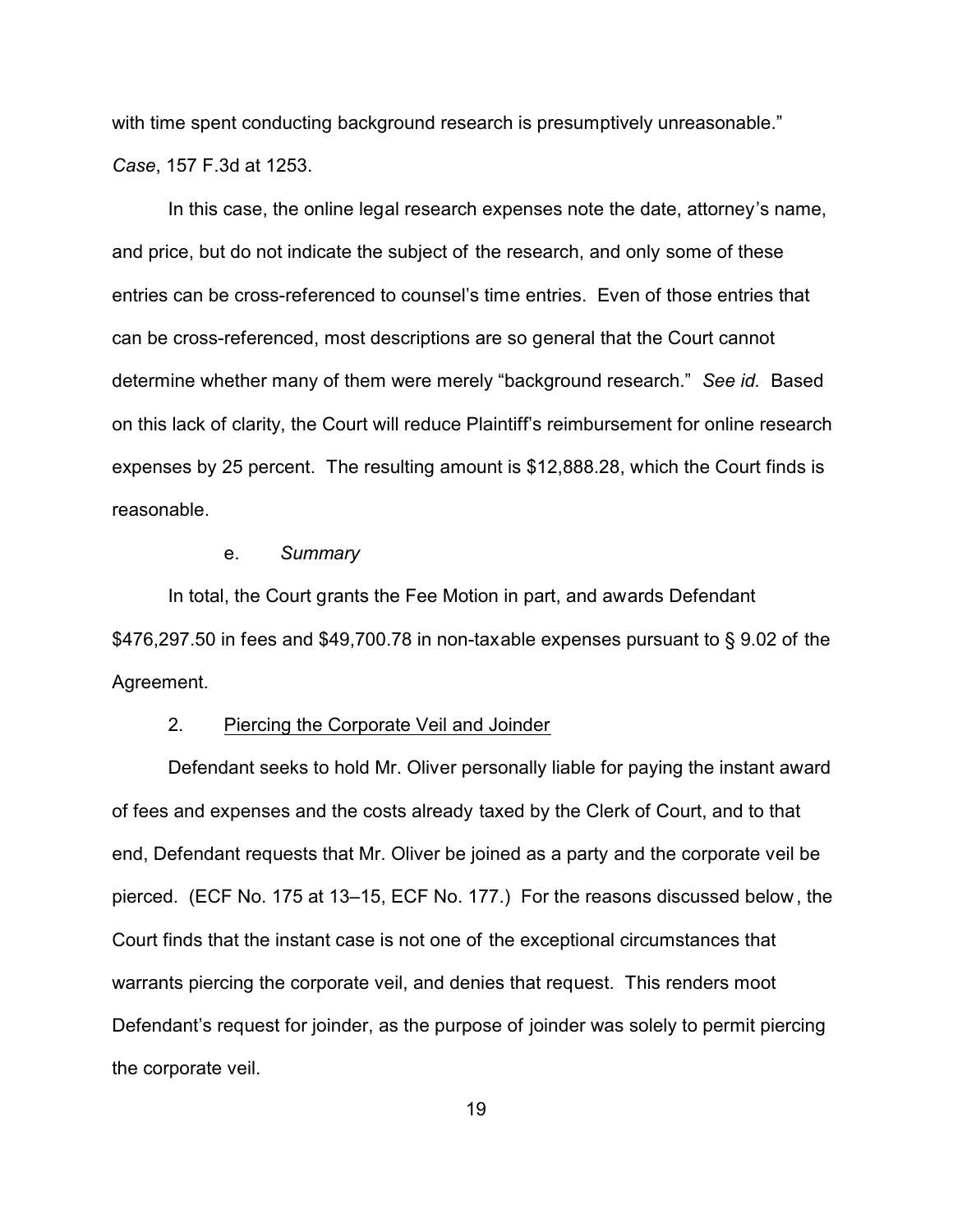First, Defendant argues that the state of incorporation sets the standard for piercing the corporate veil. (ECF No. 177 at 7.) Because Plaintiff is a Pennslyvania corporation, Defendant applies Pennsylvania law to this analysis. (*Id.*) While Plaintiff does not explicitly contest Defendant's argument, Plaintiff's response to the Joinder Motion cites the "federal common law" standard articulated by the Tenth Circuit rather than Pennsylvania law. (ECF No. 189 at 5 (citing *NLRB v. Greater Kan. City Roofing*, 2 F.3d 1047 (10th Cir. 1993)).) Thus, the Court must determine which law to apply here.

In an unpublished 2011 decision, another judge in this District reviewed the relevant law and concluded that "the law of the state of incorporation is applicable to veil-piercing issues." *Francis v. Starwood Hotels & Resorts Worldwide, Inc.*, 2011 WL 3351320, at \*3 (D. Colo. Aug. 3, 2011). The analysis began with Colorado law, as "[a] federal court exercising diversity jurisdiction applies the choice of law rules of the forum state." *Id.* at \*2. Because Colorado courts have not directly addressed this issue, the court in *Francis* noted that Colorado courts generally look to the Restatement (Second) of Conflict of Laws in resolving such issues, and found that the Restatement agreed with numerous other federal courts, including another prior decision in this District, in applying the law of the state of incorporation. *Id.* at \*2–3 (citing cases). The Court agrees with that analysis, and concludes that Defendant correctly applied Pennsylvania law to the question of whether to pierce Plaintiff's corporate veil.

"Piercing the corporate veil is a means of assessing liability for the acts of a corporation against an equity holder in the corporation." *Vill. at Camelback Prop. Owners Assn. Inc. v. Carr*, 538 A.2d 528, 533 (Pa. Super. Ct. 1988), *aff'd*, 572 A.2d 1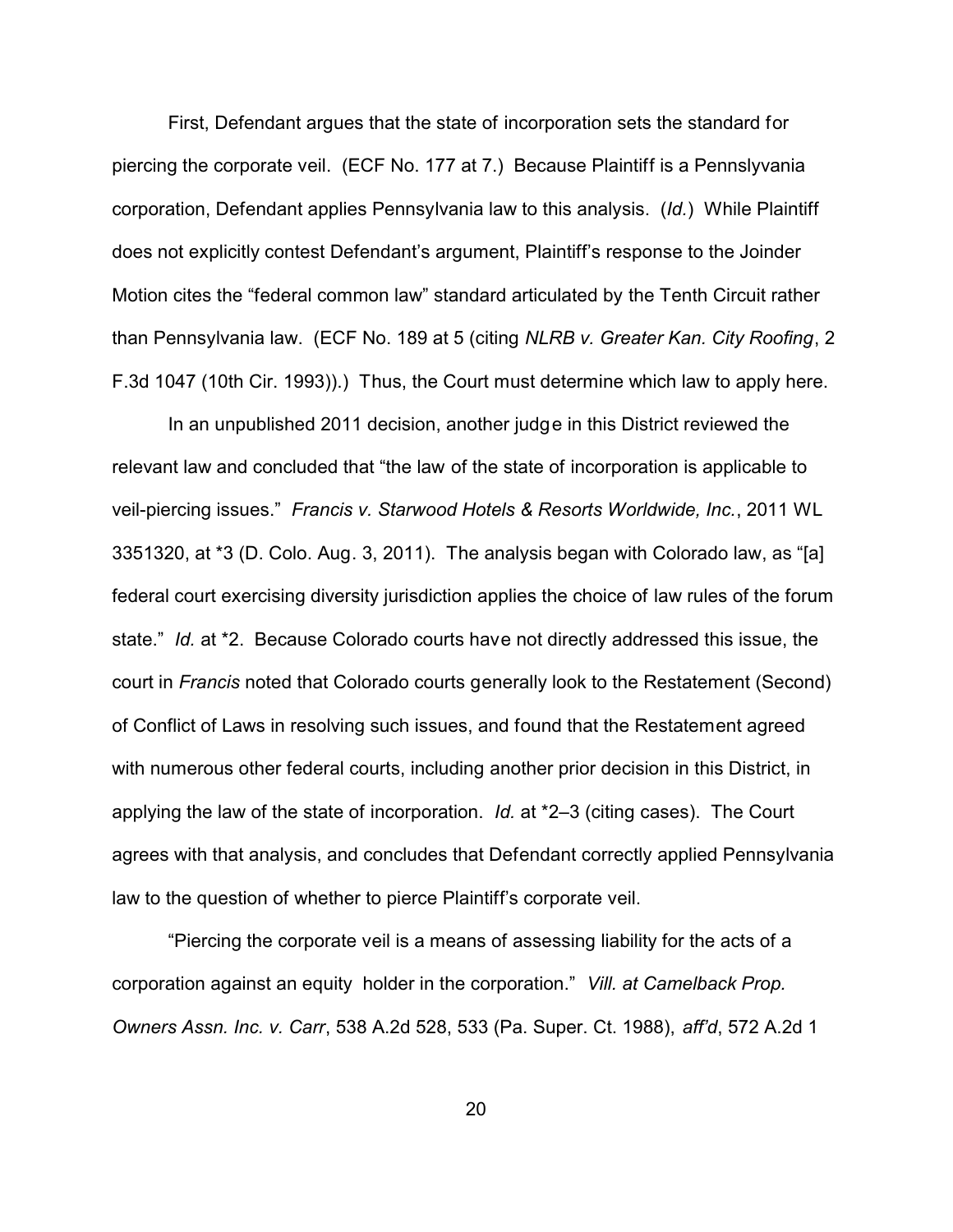(Pa. 1990). Under Pennsylvania law, courts evaluating such a claim are tasked with "determining if equity requires that the shareholders' traditional insulation from personal liability be disregarded and with ascertaining if the corporate form is a sham, constituting a facade for the operations of the dominant shareholder." *Id.* Making such a determination requires an inquiry into "whether corporate formalities have been observed and corporate records kept, whether officers and directors other than the dominant shareholder himself actually function, and whether the dominant shareholder has used the assets of the corporation as if they were his own." *Id.* Ultimately, "[p]iercing the corporate veil is admittedly an extraordinary remedy preserved for cases involving exceptional circumstances. . . wherever equity requires that such be done either to prevent fraud, illegality or injustice or when recognition of the corporate entity would defeat public policy or shield someone from public liability for crime." *Id.*; *see also Ashley v. Ashley*, 393 A.2d 637, 641 (Pa. 1978) (the corporate fiction "will be disregarded whenever justice or public policy demand and when the rights of innocent parties are not prejudiced nor the theory of the corporate entity rendered useless").

Defendant argues that piercing the corporate veil is warranted here because Mr. Oliver "has used Bio Med's assets as if they were his own." (ECF No. 177 at 8–9.) Defendant alleges that Plaintiff's corporate bank account statements are replete with personal expenses, including restaurant meals, lawn care, and pool maintenance; that Mr. Oliver commingled corporate funds with other assets, making over \$300,000 in deposits from his personal account into the corporate account; that Plaintiff maintained no other corporate financial records and filed no tax returns; and that Plaintiff appears to have been created solely to enter into the Agreement with Defendant, as it had no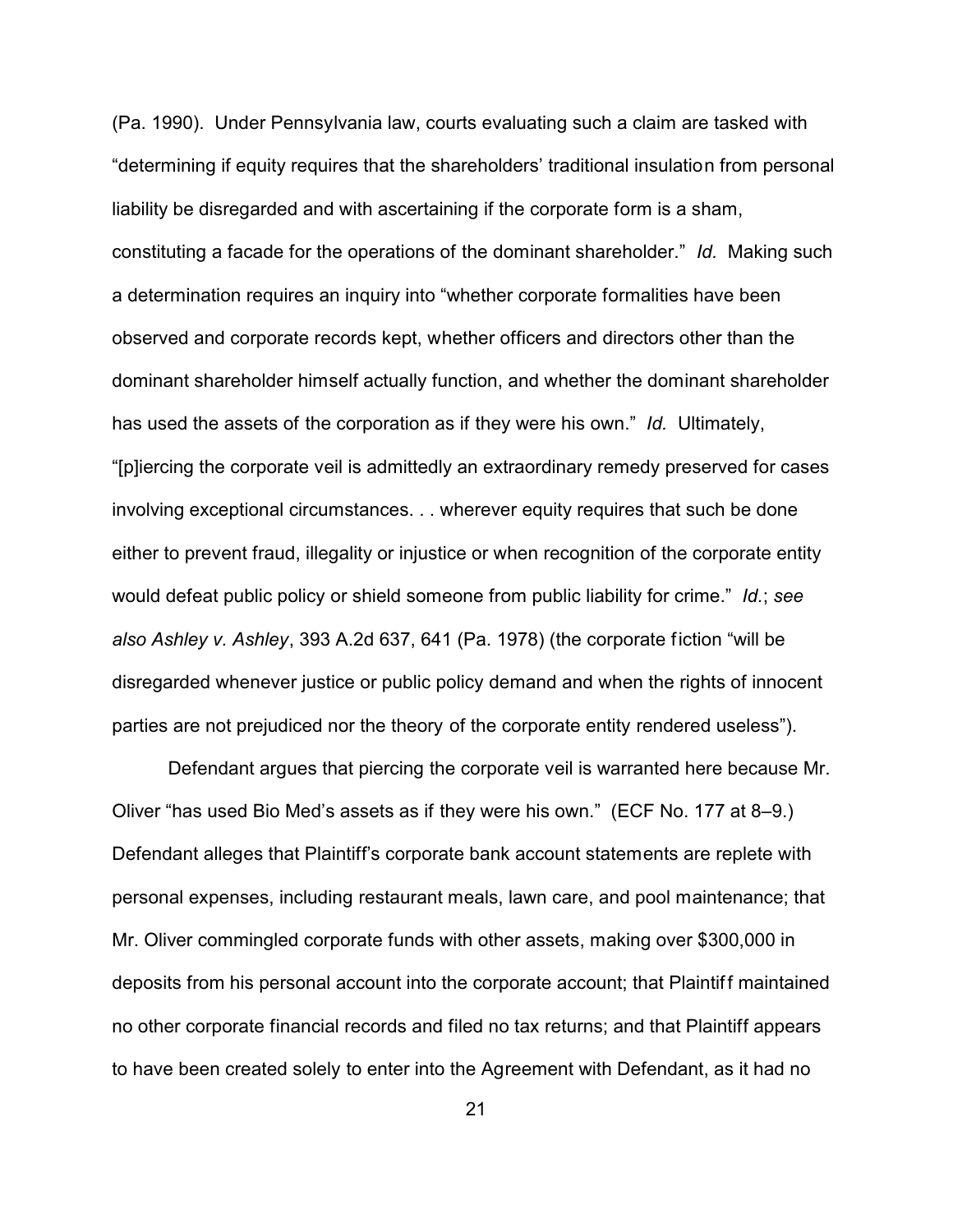prior business or revenues, never entered into any other contract, and currently lacks any assets. (*Id.*)

Plaintiff's response does not contest any of these allegations. Instead, Plaintiff argues that its current lack of assets is a result of Defendant's actions interfering with Plaintiff's performance of the Agreement. (ECF No. 189 at 5–6.) However, as discussed above, the jury has already found that Defendant did not breach the implied covenant of good faith and fair dealing in the Agreement, and the explicit breach of contract and tort claims were dismissed on summary judgment. By failing to contest Defendant's allegations, Plaintiff essentially admits that Oliver failed to observe corporate formalities and "has used the assets of the corporation as if they were his own." *Vill. at Camelback*, 538 A.2d at 533.

However, the Court must still determine whether the "extraordinary remedy" of piercing the corporate veil is warranted in order "to prevent fraud, illegality or injustice or when recognition of the corporate entity would defeat public policy or shield someone from public liability for crime." *Id.* Defendant does not point to any public policy or criminal liability at issue here, and instead argues that equity requires piercing "because Sorin will likely be unable to collect" its fees and costs from Plaintiff. (ECF No. 177 at 2.) Without more, the Court disagrees with Defendant that this constitutes "exceptional circumstances" warranting such an "extraordinary remedy." *Vill. at Camelback*, 538 A.2d at 533.

The Court has reviewed numerous cases applying Pennsylvania law and concludes that a corporation's mere lack of assets to pay a debt is insufficient to establish the sort of injustice that merits an extraordinary remedy. *See, e.g.*, *Coll.*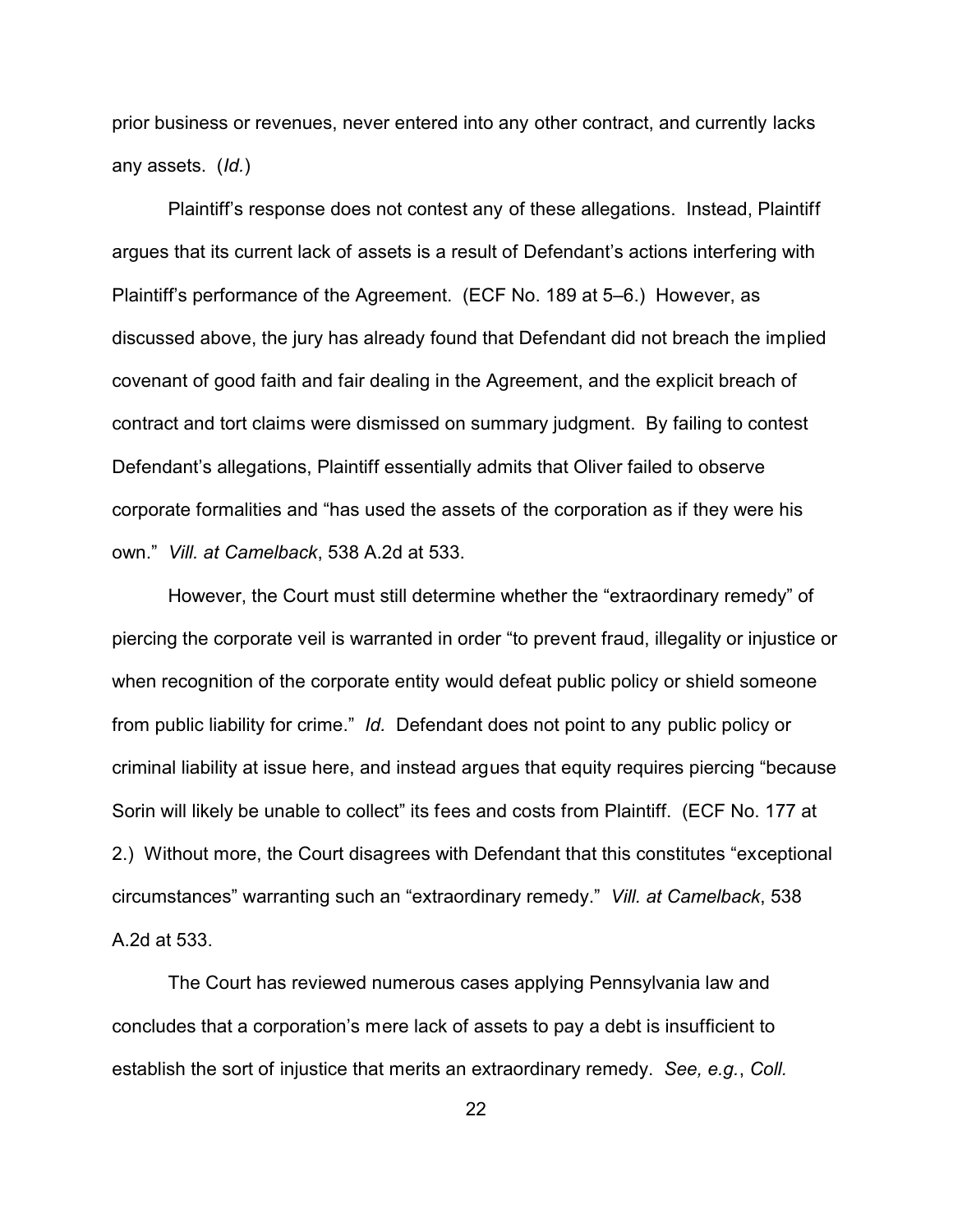*Watercolor Grp., Inc. v. William H. Newbauer, Inc.*, 360 A.2d 200, 207 (Pa. 1976) (piercing corporate veil because individual threatened to cause corporation not to pay debt to defendant in order for individual to obtain controlling interest in defendant); *Rinck v. Rinck*, 526 A.2d 1221, 1222–23 (Pa. Super. Ct. 1987) (piercing corporate veil because individual formed a corporation in order to avoid paying pre-existing alimony obligation); *Zubik v. Zubik*, 384 F.2d 267, 273 (3d Cir. 1967) (applying Pennsylvania law, declining to pierce corporate veil because disregard of corporate formalities alone was insufficient to establish "fraud or injustice"). The Court further notes that even "[t]he organization of a corporation for the avowed purpose of avoiding personal responsibility does not of itself, however, justify disregard of the corporate entity." *Zubik*, 384 F.2d at 273 n.15; *see also id.* at 273 ("Limiting one's personal liability is a traditional reason for a corporation. Unless done deliberately, with specific intent to escape liability for a specific tort or class of torts, the cause of justice does not require disregarding the corporate entity.").

The Court's decision is further supported by Tenth Circuit caselaw applying the federal common law, which, in discussing that law's parallel requirement to show that equity requires piercing in order to avoid fraud or injustice, noted that "[i]n most cases the mere fact that a corporation is incapable of paying all its debts is insufficient for a finding of injustice. That condition will exist in virtually all cases in which there is an attempt to pierce the corporate veil." *Greater Kan. City Roofing*, 2 F.3d at 1053. The Court believes that the instant case is such a typical circumstance; while Plaintiff may be insolvent, its inability to pay its judgment is insufficient to demonstrate injustice sufficient to require the equitable remedy of piercing the corporate veil.